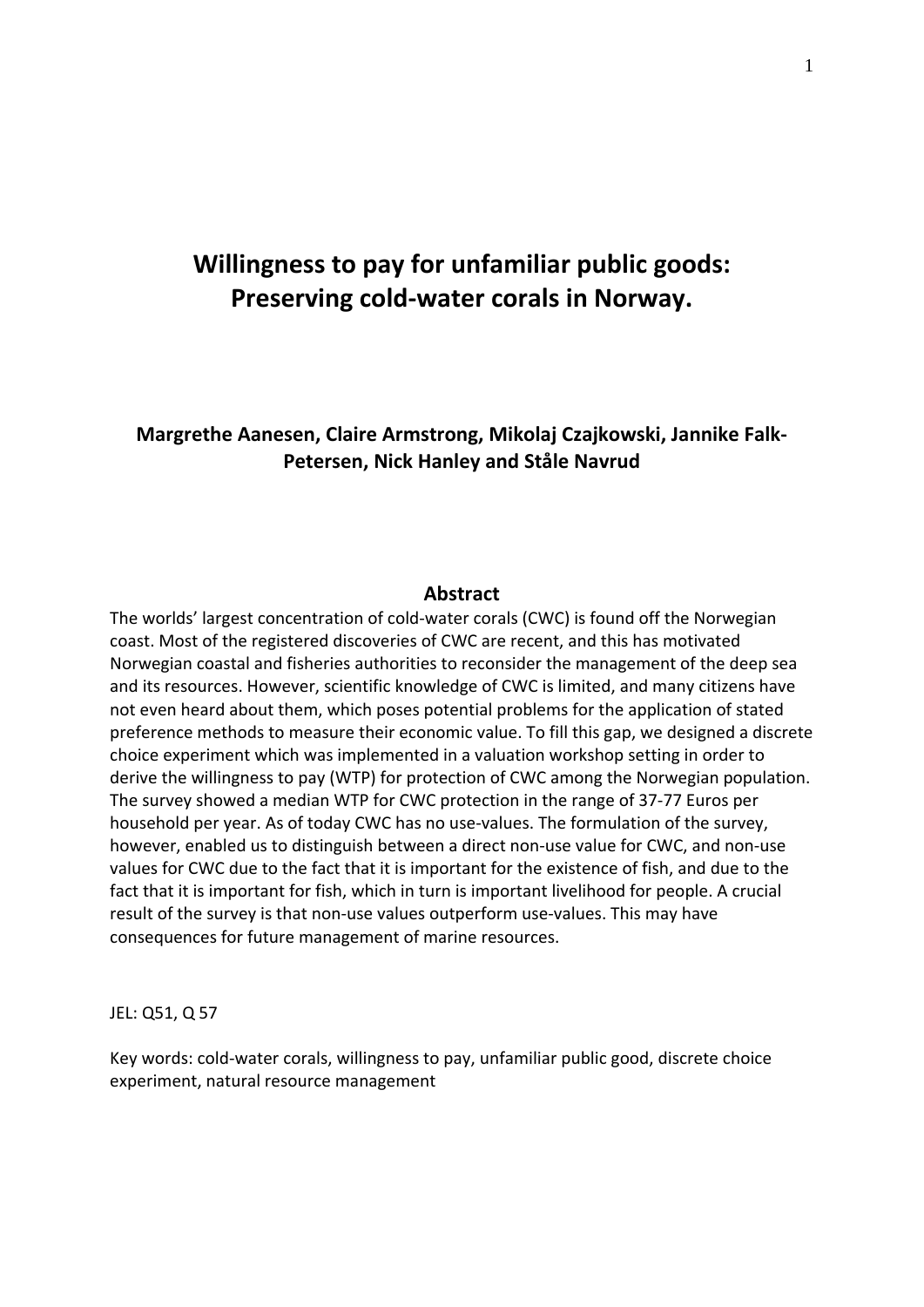#### **1 Introduction**

Marine organisms have long fascinated humans, as well as being of crucial importance for our wellbeing. Marine ecosystems provide supporting, provisioning, regulating and cultural ecosystem services as defined in Millennium Ecosystem Assessment (MEA, 2005). The recent decades' increasing awareness of the goods and services which our oceans provide has raised an interest in valuing these goods and services, although due to their "hidden" nature, many of these benefits go unnoticed until they diminish (Stewart and Smout, 2013).

Tropical corals, a very visible and tangible marine organisms, have been subject to a series of economic valuation studies (see e.g. Spurgeon, 1992, Pendleton, 1995, Parsons and Thur, 2007, Sarkis et al., 2012), and have been identified as the biome with the highest valued ecosystem services (de Groot et al., 2012). Their deep‐water sea cousins, cold‐water corals (CWC) have, by contrast, so far been subject to only one valuation effort, which was largely inconclusive (Glenn et al., 2010). In part, this lack of scientific knowledge of CWC is reflected in the lower degree of public awareness of this resource and the lack of political pressures to conserve CWC. Indeed, until quite recently our scientific knowledge about CWC and their functions in the deep‐sea was very limited.

Although there are indications that CWC may provide habitat for some fish species (Stone 2006, Edinger et al., 2007), our knowledge about how the CWC ecosystem functions is far from complete. These knowledge gaps clearly complicate valuation, as illustrated by the discrete choice experiment (DCE) study conducted by Glenn et al. (2010). Due to statistically insignificant cost parameters the authors stop short of estimating WTP for the attributes. In general, the participants of the survey were positive towards protecting CWC areas, and preferred protecting all known and potential CWC areas to protecting only the known CWC areas. Further, the results show that whereas the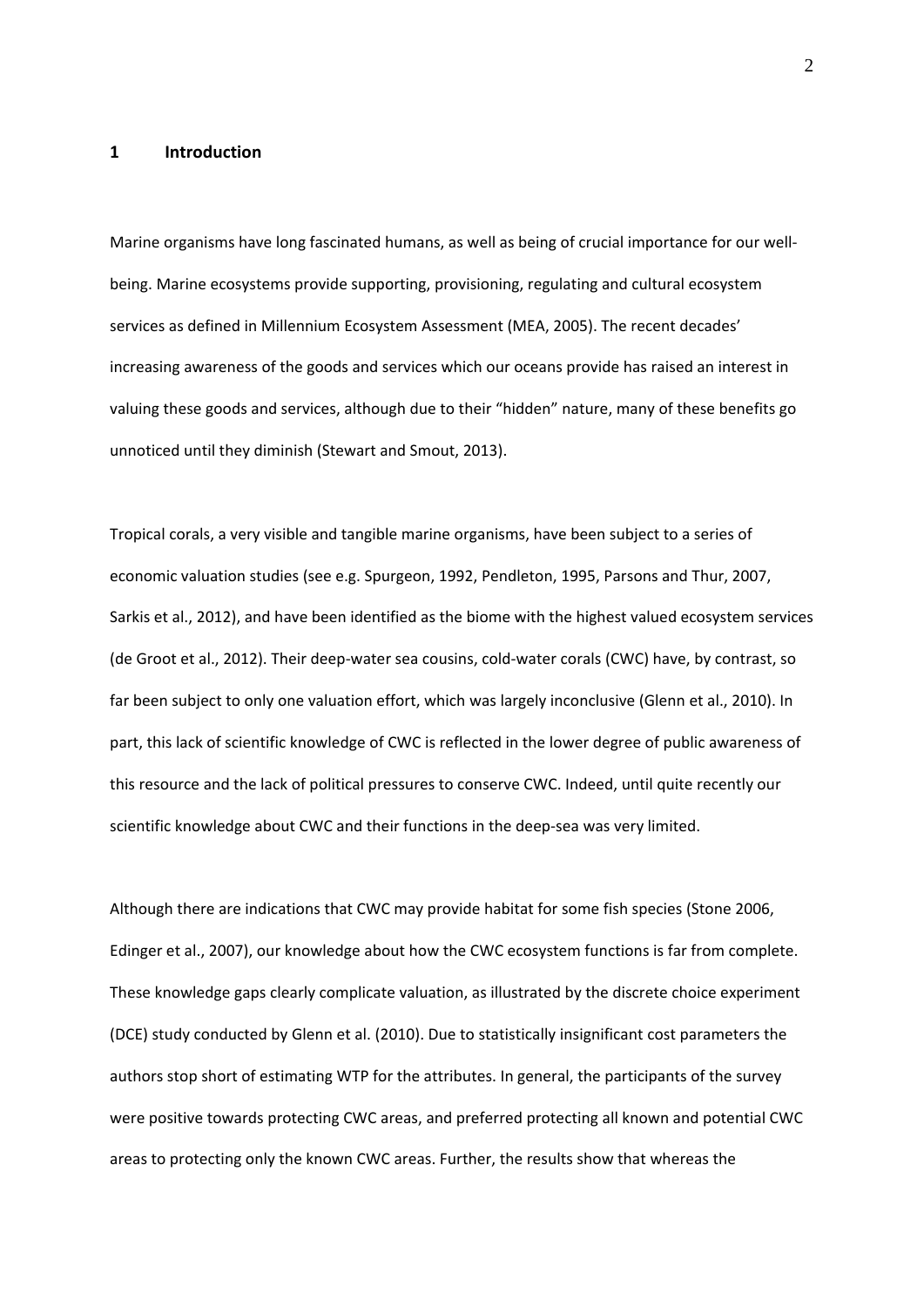participants wanted to ban all trawling in the CWC areas, they did in general not want to ban all fishing activities in these areas. However, participants in this survey showed a low level of knowledge of CWC, which may partly explain the lack of statistical significance of the price attribute.<sup>1</sup> Jobstvogt et al. (2014) value both non-use and use values attached to deep-sea environments around the coast of Scotland. They describe this environment by attributes comprising the potential for organisms contributing to new medicines, and biodiversity expressed as number of protected species. The latter represents the non‐use values, and one of the exemplified deep sea species is CWC. They show that there is a positive WTP for both attributes and the WTP for the "best" protection option is in the range of  $£$  70 – 77 per household per year.

The study presented in this paper was carried out in Norway, which has one of the highest densities of CWC in the world (IMR 2012). The exploration of the sea‐bed off the Norwegian coast, partly by oil companies and partly by scientists in a large sea‐bed mapping project (MAREANO), has uncovered many CWC occurrences and reefs. According to the most recent assessments 1100 CWC occurrences have been identified within the Norwegian economic zone (IMR 2012). This research has also shown that many CWC reefs are being adversely affected by human activities: at an early stage of the exploration, scientists estimated that 30‐50% of the known CWC reefs had been damaged or impacted (Fosså et al 2002). Threats to CWC include deep sea trawling, mining, and oil and gas exploration. Today, as more CWC reefs have been discovered, this percentage CWC impacted may be found to be lower, since CWC sites are now legally protected from bottom trawling as soon as they are identified. However, it is a fact that CWC have been and are still being adversely impacted by

1

 $1$  Glenn et al (2010) note «Prior to the survey almost three quarters of survey respondents (70%) were unaware of Irish cold‐water corals, with only 22% indicating any awareness. A greater percentage still (83%) indicated that they had never come across the deep‐sea fish species associated with the reefs (Orange Roughy, Grenadier and Black Scabbard).» (page 427).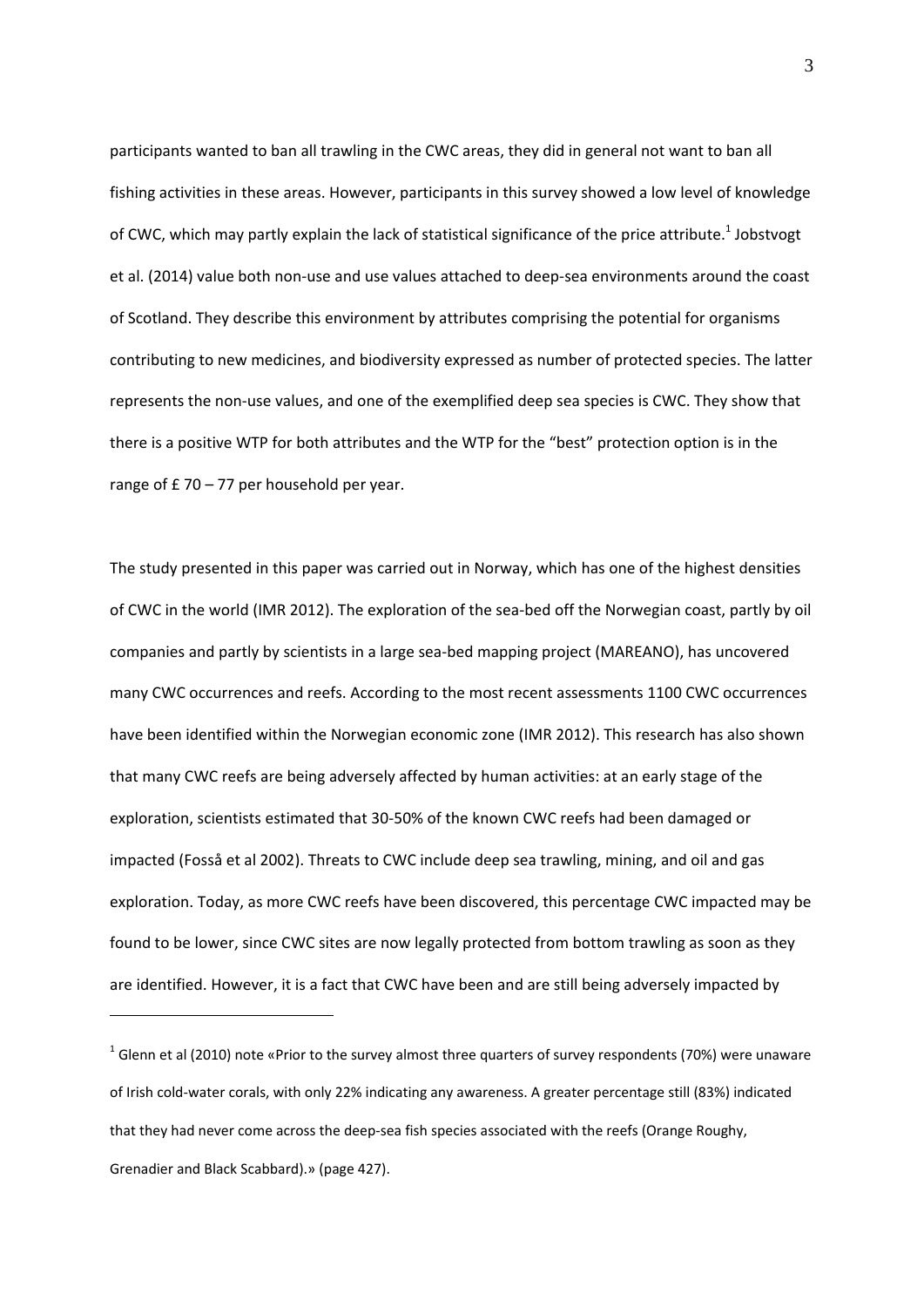commercial sea‐bed operations, of which bottom trawling is the main culprit. Hence, improvements to the management of the ecosystem services provided by such biogenic habitats are of vital importance for at least two reasons. First, in order to manage our commercial fish and crustacean species optimally, we should take into consideration that CWC may be important as habitat for some of these species. Such links can be identified in a production function model of indirect benefits of protection as carried out by Foley et al (2010). Second, although nowhere near as well‐known as tropical corals, there may be people who derive utility from the knowledge that CWC exists, both for its pure existence, and for its importance as habitat (a home) for other species.

For these benefits connected to CWC, it is necessary to disentangle the different ways CWC may have value to people. First; it is important to be aware that for the time being people in general can only hold non‐use values for CWC *per se*, as use is beyond the reach for most of us. In the MEA (2005) ecosystem services framework non‐use values such as existence and bequest values are part of the cultural values. However, through its role as habitat (a supporting service) for fish, CWC has additional value to us because people a) value the existence of fish (a cultural ecosystem service) and b) regard fish as a livelihood (a provisioning ecosystem service).

This paper reports the results of a Norwegian stated preferences study valuing protection of CWC off the Norwegian coast. The objectives of the paper are: (i) to derive people´s WTP for protection of CWC reefs in Norway, and (ii) to analyze what determines people's WTP for CWC protection. We conducted a discrete choice experiment (DCE) in a valuation workshop setting. This setting was chosen to reduce the challenges posed by the unfamiliarity of the good to be valued, and thus increase the validity of the survey and reliability of the WTP estimates. The paper is organized as follows: Section 2 gives an introduction to the methods used and the dataset. Section 3 presents the results, section 4 discusses the results and section 5 concludes.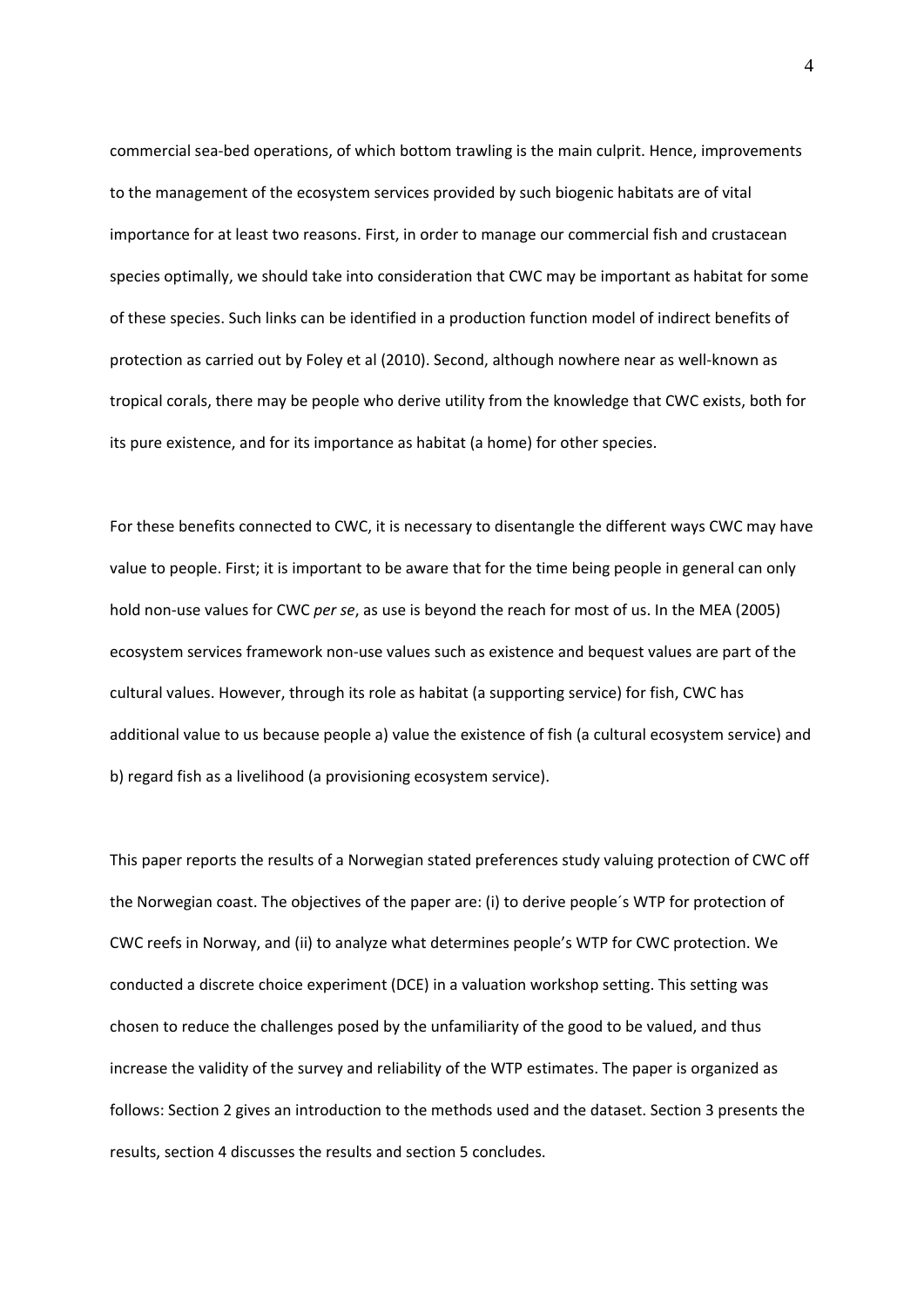#### **2 Methods and data**

#### **2.1 Methods**

We conducted 24 valuation workshops across Norway. Each workshop involved the following steps: 1) a 30‐minute power point presentation concerning CWC, where the participants could ask clarifying questions regarding CWC or the survey, 2) participants individually completed the DCE questionnaire. Each workshop lasted about 2 hours.

In the DCE we used four attributes to describe aspects of the protection of CWC. The attributes and the levels they take are given in table 1.

#### (Table 1 about here)

As of today 2.445 km<sup>2</sup>, consisting of nine CWC areas, are legally protected, and this was used as the reference level for "Size of protected area". In addition to CWC reefs, this area also encompasses buffer zones around the reefs. The protected domain covers areas, some of which are attractive for oil and gas exploration and for fisheries activities, and some which are not. They also cover some CWC areas which are of considerable importance as habitat for fish, and some which are of less importance.

The attribute "Size" refers to the *total* protected area, not the additional area protected. This attribute took two alternative levels; 5.000 km<sup>2</sup> and 10.000 km<sup>2</sup>, in addition to the reference level. Both levels are realistic given the amount of CWC that has been mapped along the Norwegian coast. The most important off‐shore commercial activities along the Norwegian coast, which poses the largest threats to CWC, are oil and gas extraction and commercial fisheries. The "commercial"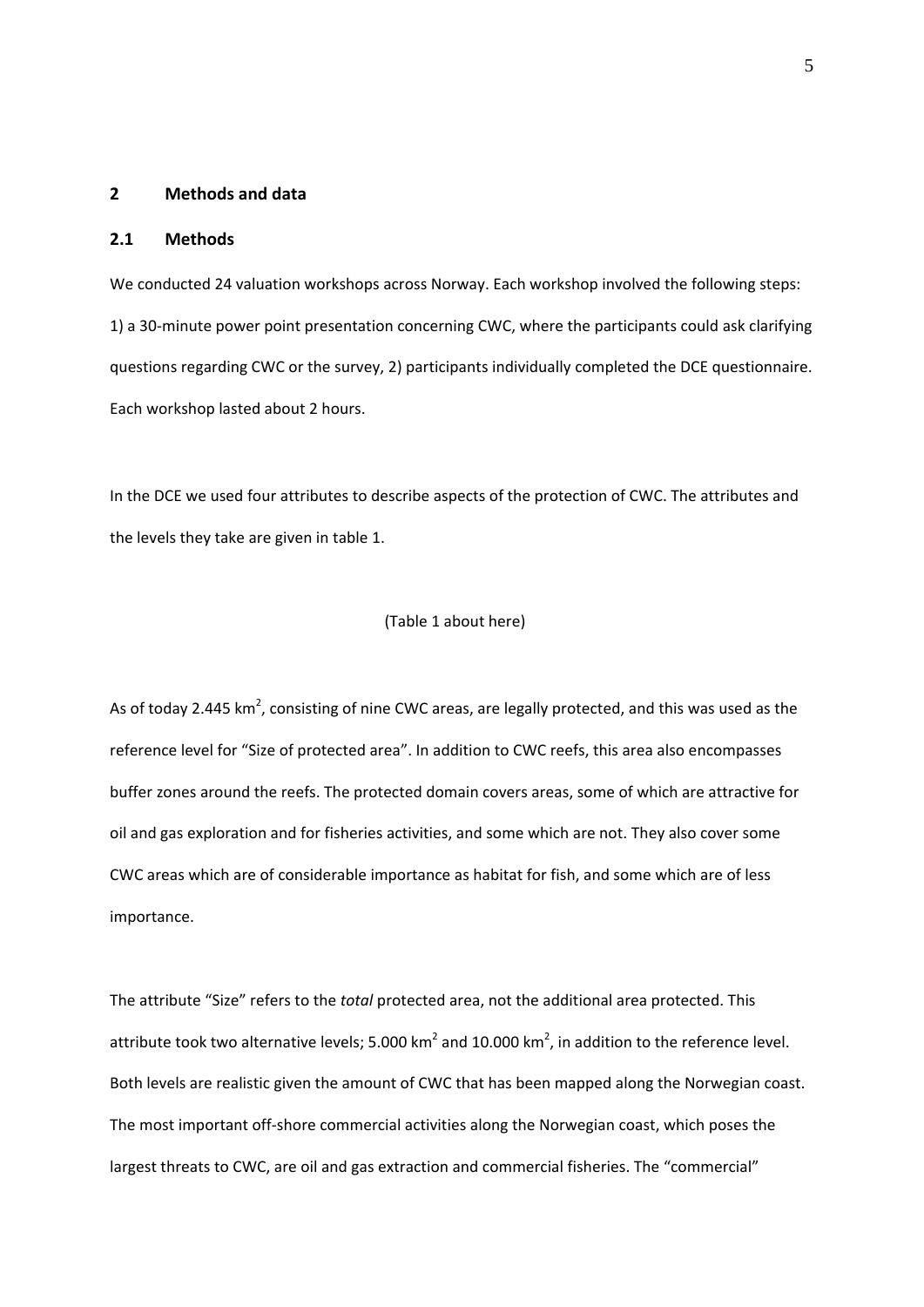attribute thus distinguishes between whether areas eligible for further protection were attractive to these commercial activities or not.<sup>2</sup> The "habitat" attribute distinguishes between areas being highly important as habitat for fish, and areas being of less importance. Whereas the costs to maintain the present size of protected CWC area are set at zero, increasing the protection will imply a positive additional cost. This cost attribute took four possible levels, and varied between 100 and 1000 NOK.<sup>3</sup> The payment vehicle we used was a uniform nominal increase in the annual federal tax.

Our DCE design included 12 choice tasks per respondent. We prepared the choice sets by maximizing the expected Bayesian d‐efficiency of the multinomial logit model (Scarpa and Rose 2008). The design was updated after the pilot and twice throughout the main study, in order to take the more precise information about respondents' preferences as more informative priors. An example of a choice card is provided in Appendix A.

Altogether, 402 persons, including the pilot groups, were surveyed. Of these 5 did not complete any of the choice cards, and were thus eliminated from the sample. The remaining 397 respondents provided us with 4683 choices observations. In addition to the choice cards, the questionnaire also contained information about individual characteristics (gender, age, place of residence, education, participation in the labor force, occupation, household size and personal and household income), and questions regarding attitudes towards environmental protection in general. $4$ 

The theoretical foundation for the DCE is the random utility theory, which assumes that the utility a person derives from CWC protection depends on the characteristics of the protection alternative

<u>.</u>

 $2$  Although we presented this as one attribute in the choice cards, we separated it into two dummy variables of oil/gas exploration and fisheries respectively, in the statistical model.<br><sup>3</sup> The nominal exchange rate for Euro against Norwegian kroner is 8.4 (6.February 2014).

 $<sup>4</sup>$  The questionnaire is available upon request.</sup>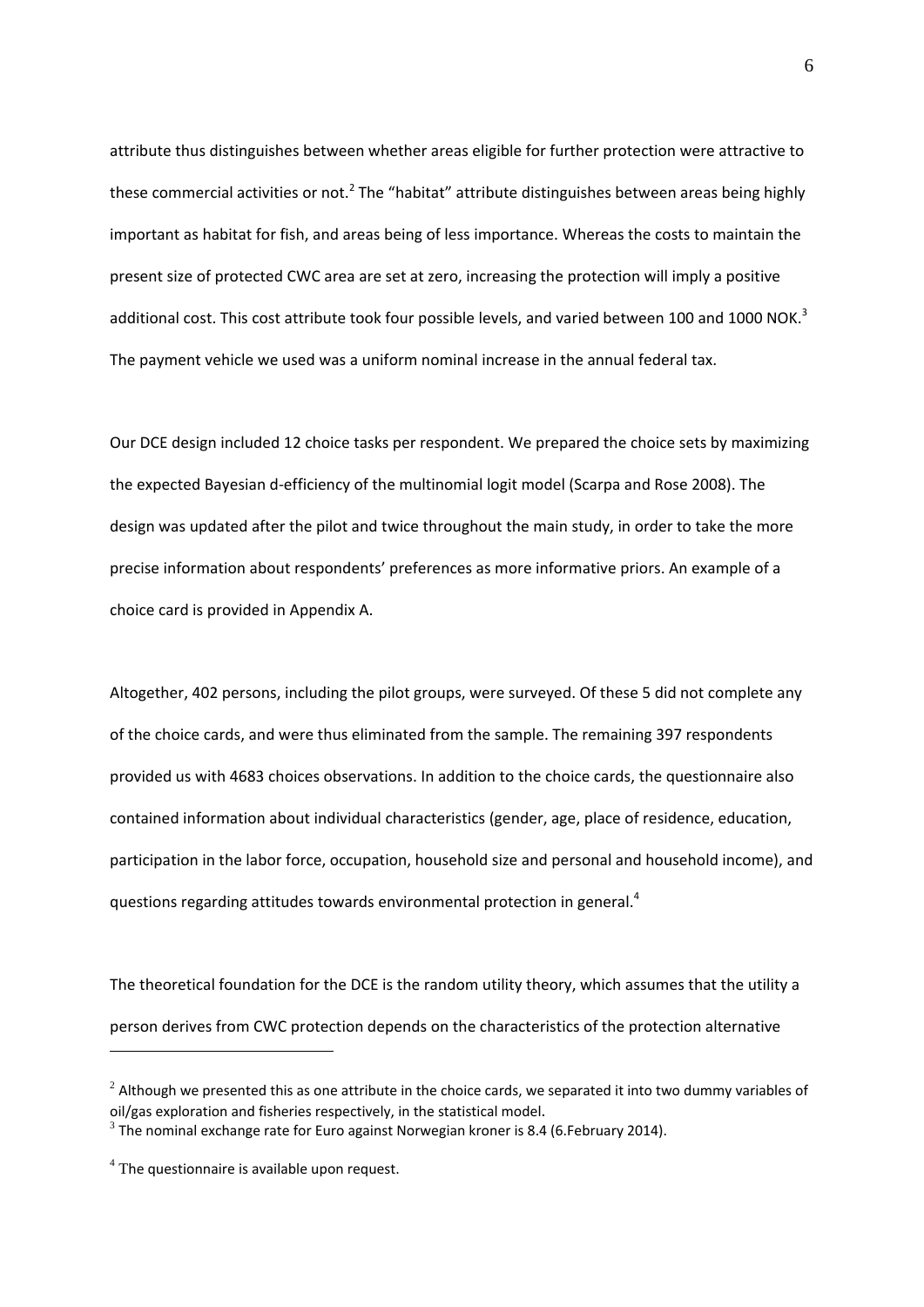(attributes), individual characteristics, and the unobserved idiosyncrasies, represented by a stochastic component. The DCE data indicated the presence of substantial preference heterogeneity, and thus we applied the mixed (random parameter) logit model. The description of the theoretical framework we applied for deriving respondents' WTP is provided in Appendix B.

#### **2.2 Data**

A professional recruiting firm was employed to recruit the groups, with the objective that each group should be representative with respect to gender and age for the municipalities in which the survey took place. To secure geographic coverage we sampled municipalities across the whole country. Figure 1 shows where the group interviews were conducted. Altogether 24 valuation workshops in 22 municipalities encompassing between 12‐23 participants in each workshop were conducted, including 3 pilots. The recruitment of participants to the group interviews was based on the national distribution of people on seven predefined regions. Sample deviations from the national average are thus due to the fact that some of the recruited participants did not show up to the interview. Figure 1 shows the national and the survey sample share of people in each of the seven regions.

#### (Figure 1 about here)

394 respondents answered the question about gender, and the sample contains 183 (46,5%) females and 211 (53,5%) males. The national gender distribution is 50.2% men and 49.8% women. The age limit for when a person is considered an adult is 18 years in Norway. Hence, only persons above the age of 18 were recruited to the survey, and the youngest participant was 18 years old. The oldest participant was 88 years old. The age distribution of our sample is very close to the national age distribution. The only exceptions are that 11% of the people are 18‐25 years old and 20% of the people belong to the age group 46‐55 years; whereas in the national population these age groups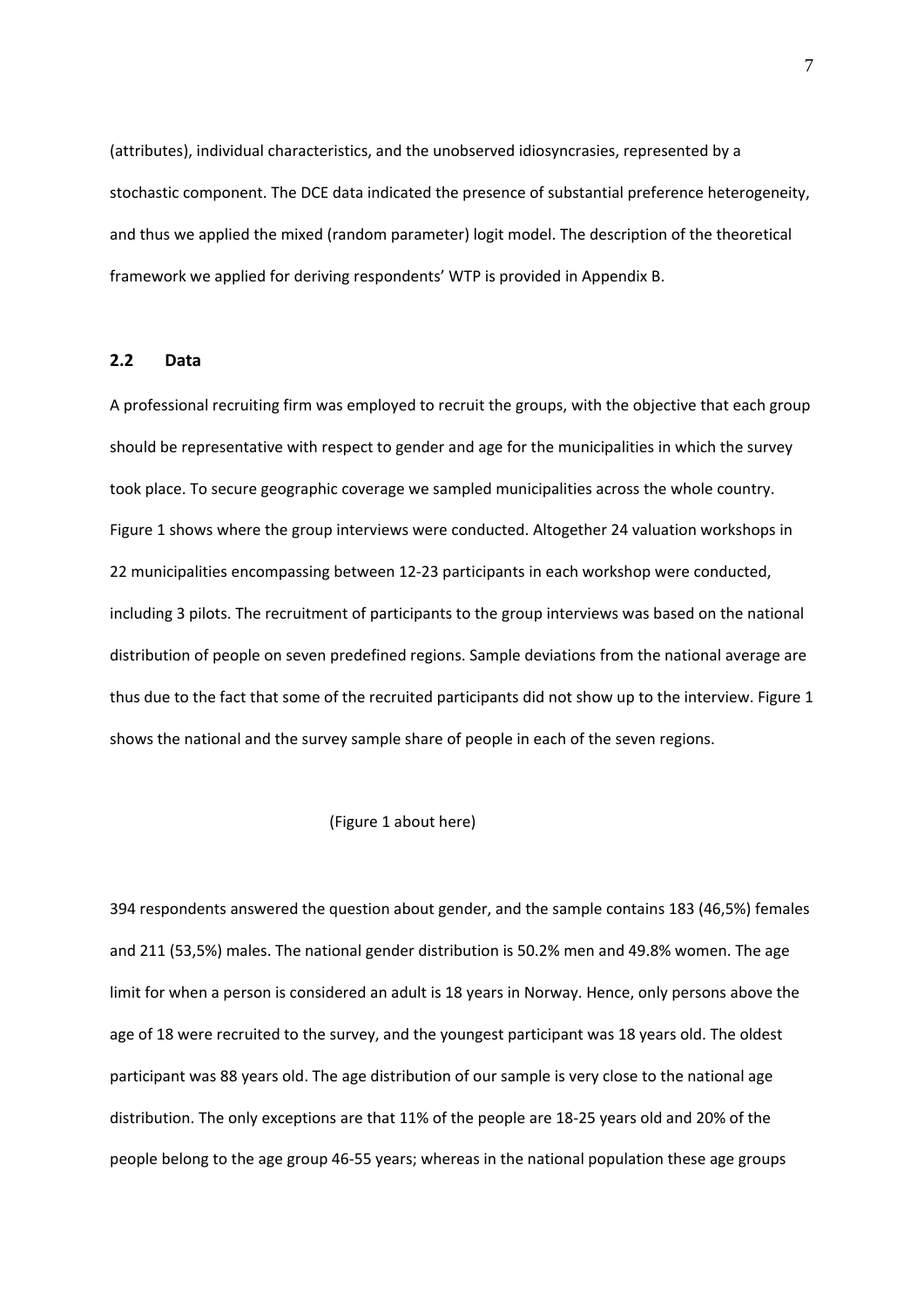make up 14 and 17 %, respectively. For all other age groups our sample is perfectly representative of the national population.

In Norwegian public statistics the lower limit for being registered as an employee is 16 years, and thus the age classes in the public statistics and our survey are not perfectly overlapping. Dividing the individual survey sample into people belonging to the labor force and those outside the labor force shows that 65% belong to the labor force. The corresponding national share is 73%. The main difference is to be found among the share on social security, including people in retirement, which in our survey is 23%, whereas the national share is 18%. When it comes to occupation, the survey sample is more biased. Whereas 46% of the survey participants who are working full or part time work in the public sector, this share is only 34% at the national level. Of those working in the private sector, the sample contains a higher share of those belonging to the oil/gas industry, fisheries and aquaculture, whereas it is lower for all other industries, including services. This self‐selection into the sample is as expected as the topic for the survey is of a marine character, and therefore may be perceived as more relevant for those employed in marine industries. Finally, we recorded household size, personal and household income. Figure 2 shows that the survey has a lower share of low income people compared to the national average. One reason for this is that the lower age limit for survey participation was 18 years, whereas the national data on income encompass all persons 16 years and above. The low-income group will typically contain most of the persons between 16-18 years.

#### (Figure 2 about here)

Regarding household size and composition the survey sample contains 23% single person households, whereas the national average is 40%. In the survey sample about 1/3 lived in households

8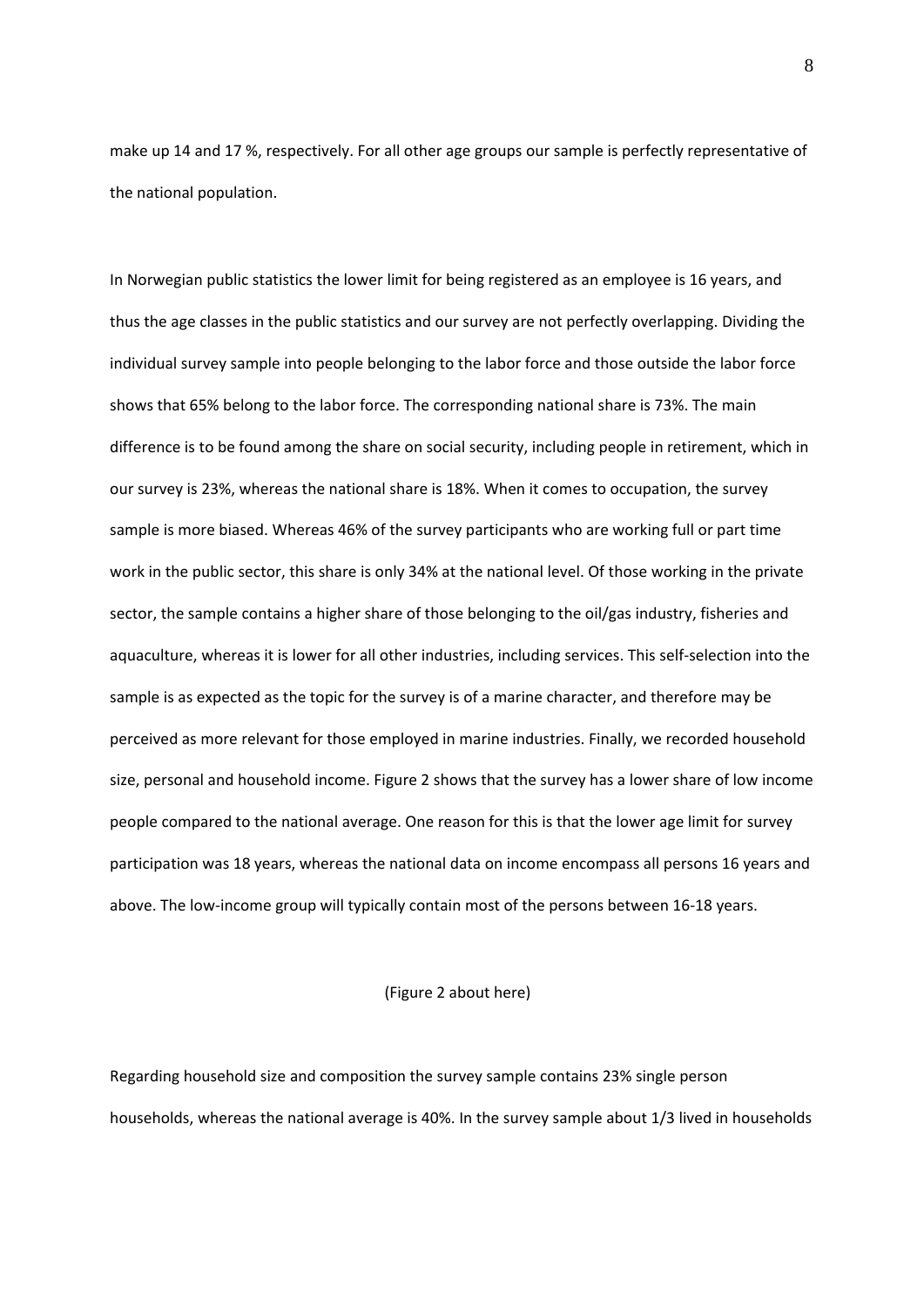with children below 18 years, the national average being below 30%. Hence, the sample survey contains a larger share of people living in families with children compared to the national average.

Less than 10% of the survey participants (37 persons) were members of an environmental NGO (ENGO). Of the survey participants 57% had higher education (more than 12 years in school), whereas only 7% had only obligatory schooling. The corresponding national shares are 26% and 30%. Hence, our sample is biased towards more educated people.

As part of the survey all participants were asked to answer a quiz with eight questions. The quiz was given immediately after a presentation of CWC off the Norwegian coast, and the quiz question concerned information which was given during the presentation. Almost 30% of the participants achieved a full score, whereas another 28% scored 7 out of 8, and 25% scored 6 out of 8. Hence, only about 20% got 5 or less of the 8 quiz questions correct. This shows that the power‐point presentation was reasonably effective in informing people about the aspects of CWC relevant for the valuation exercises (compared with Glenn et al., 2010).

#### **3 Results**

#### **3.1 Discrete choice experiment**

In the DCE, the status quo was chosen in 25% of the choices made and extended protection was chosen in the remaining 75% of instances. Table 2 shows the mean parameter estimates and standard deviations resulting from the mixed (random parameter) logit model with and without attribute correlations, and the accompanying attribute WTPs. We present the median WTPs because we allow people to have heterogeneous preferences also for the cost attribute. This means that the marginal value of money is allowed to differ across participants, which is a reasonable assumption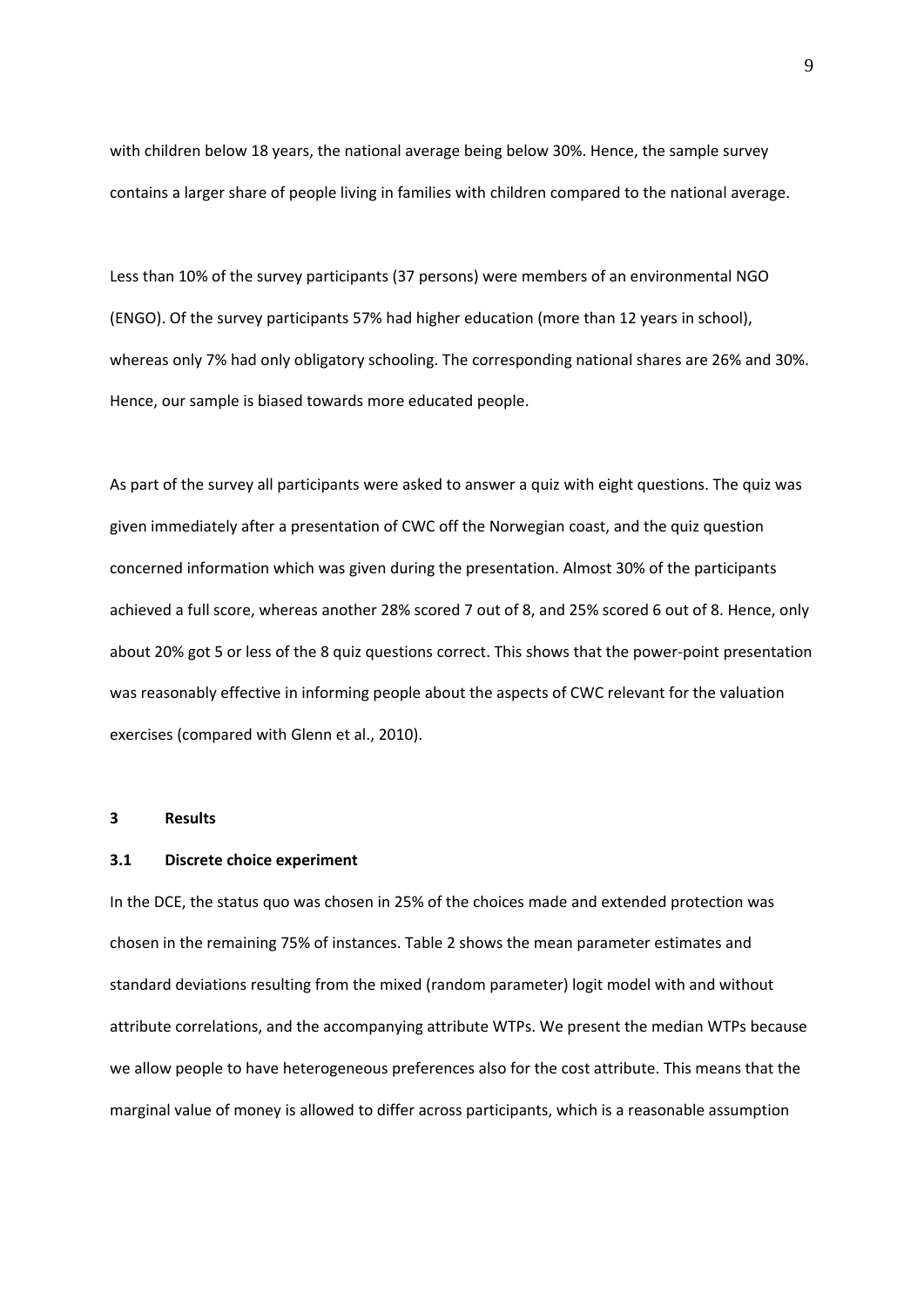given the very strong indication of preference heterogeneity in the data set. However, it makes the calculation of the mean of the WTPs difficult.

(Table 2 about here)

All standard deviation parameter estimates are significant, which emphasizes the fact that preferences across the survey participants are indeed heterogeneous with respect to all attributes. All parameters except that for oil/gas activities are significant. The attribute for fisheries activities has a somewhat lower significance level compared to the large‐size, habitat and cost attributes, and in the no correlation model the small‐size attribute is significant only at a 5% level. Habitat and cost have significantly higher part‐worth values, which imply that changes in these attributes affect the probability for choosing extended protection of CWC to a greater degree compared with changes in the other attributes.

The WTP for a protection scenario is found by adding the WTPs for the attributes. We define two protection scenarios; one small and one large, and arrange it so that in both scenarios the protected areas are important for commercial activities (oil/gas and fisheries) and as habitat for fish. Table 3 shows the calculated WTP for the two scenarios based on results from the two models (mixed logit with and without correlation).

(Table 3 about here)

The WTP varies from 37 Euro per household per year for small protection of CWC to 42 Euro for large protection of CWC when we use the results from the model without correlations. WTP increases significantly if we use the results from the model with attribute correlations, to 68 Euros for a small protection and 77 Euros for a large protection. The main reason for these large differences is that the latter model takes into account that a change in the level of one attribute will have consequences for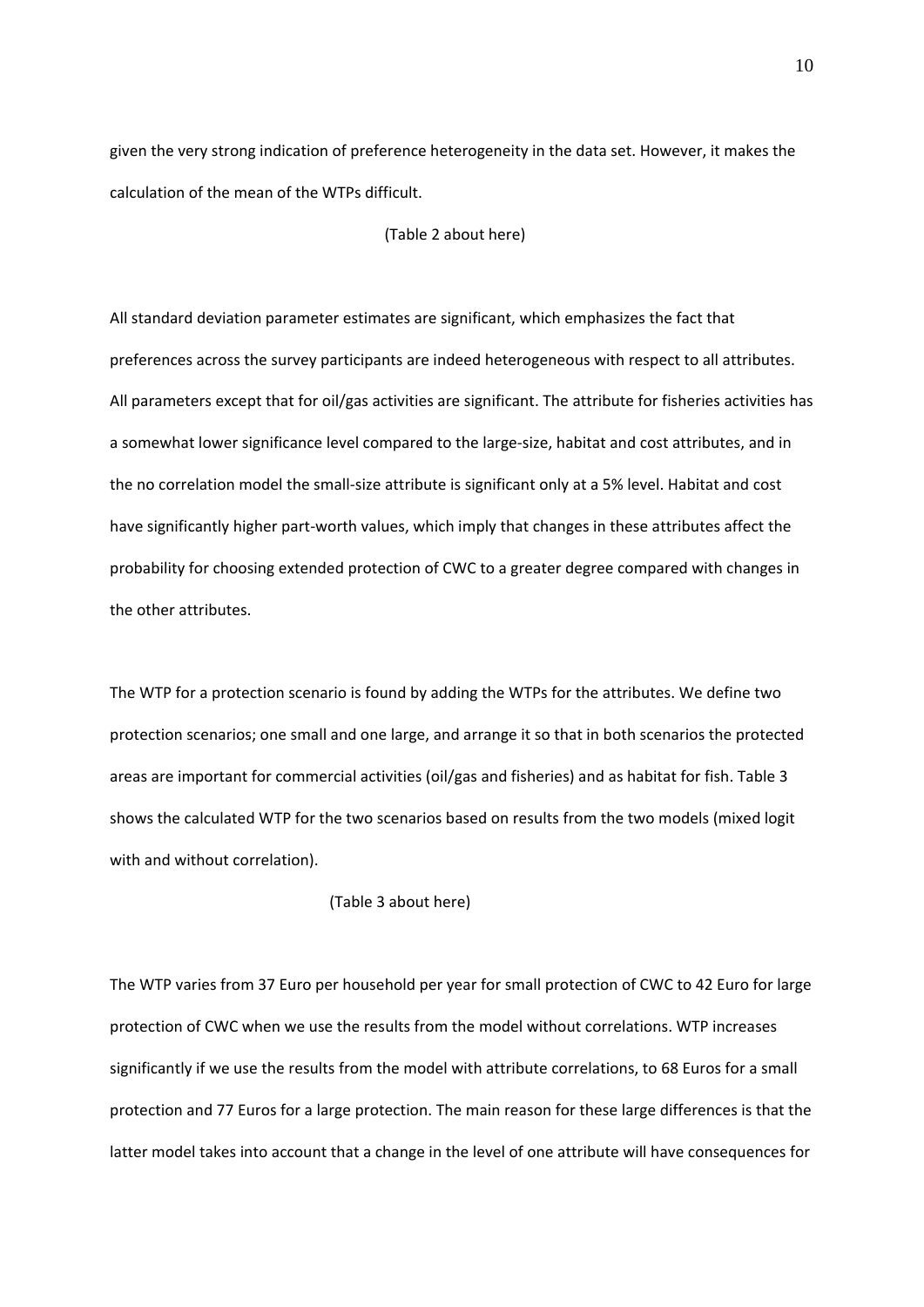the level of other attributes. In turn, this is taken into account when assessing how the change in the original attribute affects the probability for choosing an alternative different form the SQ.

All Individual Specific Characteristics except the number of household members are treated as factors; either dummies (gender, member of ENGO, labor force participation, occupied in marine industries, living in coastal areas, living in rural areas), or taking continuous, non‐negative digits (age group, education, personal income, household income). Table 4 shows the ISCs included in the analysis, the lowest and highest value, the mean value and number of observations.

#### (Table 4 about here)

We have divided the respondents into 6 age groups, each of an interval of 10 years except the first and the last group. The first group included persons between 18‐25 years, and the last group those above 65 years. We divided the respondents into 10 personal income groups, each of an interval of 100K Norwegian kroner (23.81K Euros), except the first and last group. The first income group consisted of those earning less than 200K NOK, and the last income group consisted of those earning more than 1 million NOK. Further, we divided the respondents into 8 household income groups, each of an interval of 200K NOK, except the first and the two last groups. The second last household income group covered those earning between 1.2‐1.5 mill NOK. Finally, based on postal code we divided the respondents into groups according to whether they lived in coastal areas or interior parts of the country, and whether they lived in urban or rural areas.

To explore the effects of the individual specific characteristics (ISCs) we ran a logistic regression with a dummy which took the value 1 if a respondent chose the status quo and 0 if not, as the dependent variable, and the ISCs given in table 4 as explanatory variables. Including an intercept shows that this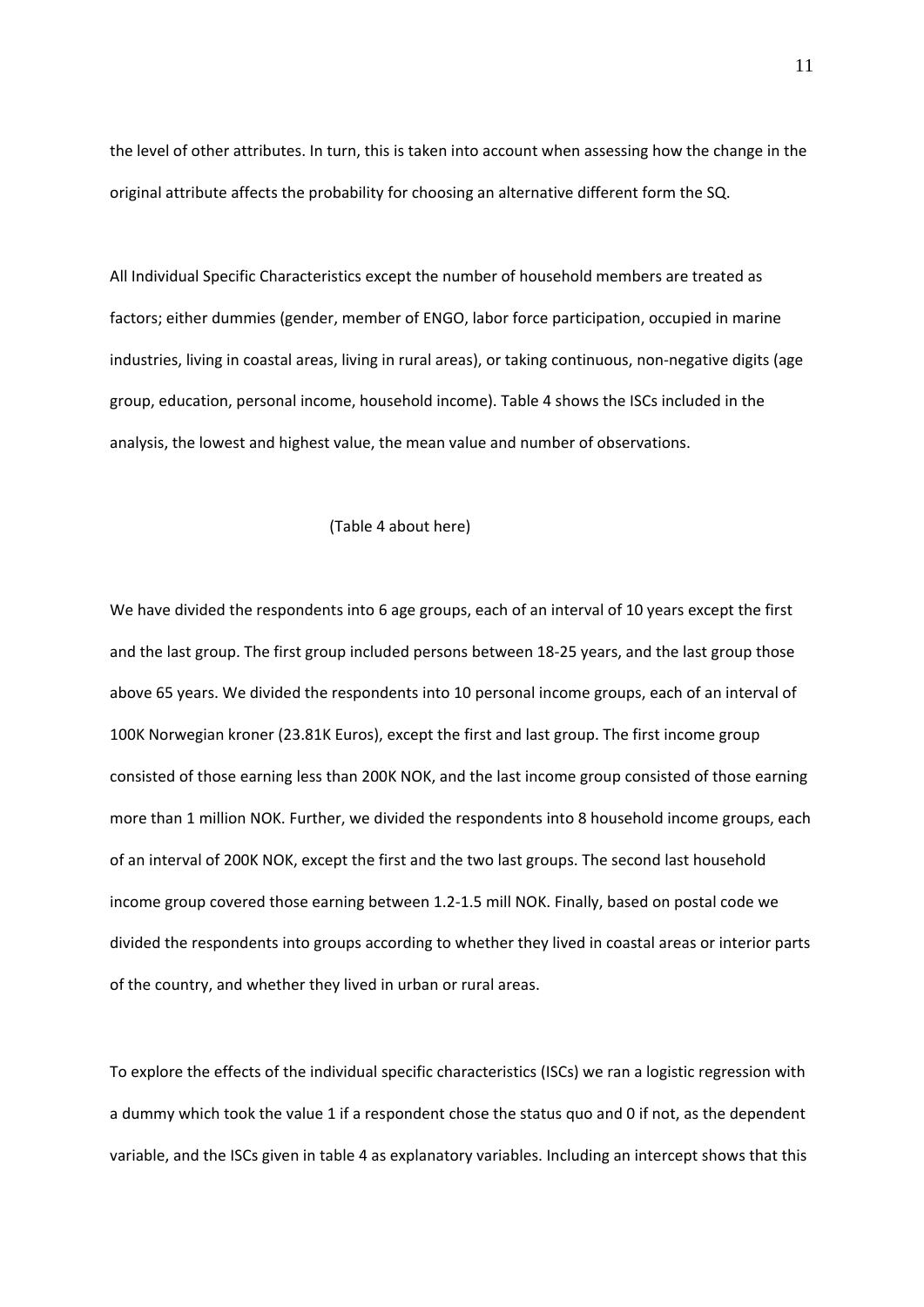is highly significant (table 5), indicating that there are explanatory variables other than the ISCs relevant for explaining the respondents choices. Including an intercept, ISCs like gender, living in coastal areas and household income became insignificant. Without the intercept the ISC "living in coastal areas" became highly significant, whereas gender became significant at 10% level. Table 5 shows that without an intercept all parameter estimates except personal income are negative, which implies that the higher value of the ISC the less likely that a person will choose the status quo, i.e. not to protect more CWC. Hence, women, older people and higher educated people are more likely to choose further CWC protection than are men, younger and less educated people. Being a member of an ENGO increases the probability that the person will protect more CWC, and the same is the case for being part of the labour force and working in the marine industries. Living in coastal areas and in urban areas increases the probability that a person will protect more CWC. Increasing personal income does not increase the probability that a person will protect more CWC. On the contrary, higher income increases the probability that a person will choose the status quo. On the other hand, increased household income contributes to increase the probability for further CWC protection, but this effect is not significant. It is likely that personal and household income are correlated, so we removed household income. This did not change the sign of the personal income parameter estimate. Finally, increasing the household size increases the probability that a person will protect more CWC. Including the intercept implies that the sign of the household size parameter changes, such that larger household size means that a person is more likely to choose the status quo.

#### (Table 5 about here)

#### **4 Discussion**

The DCE data showed that the survey participants had heterogeneous preferences when it came to the effect of the attributes on their probability for choosing extended CWC protection. On average, they cared little about whether the areas to be protected were attractive for the oil industry. This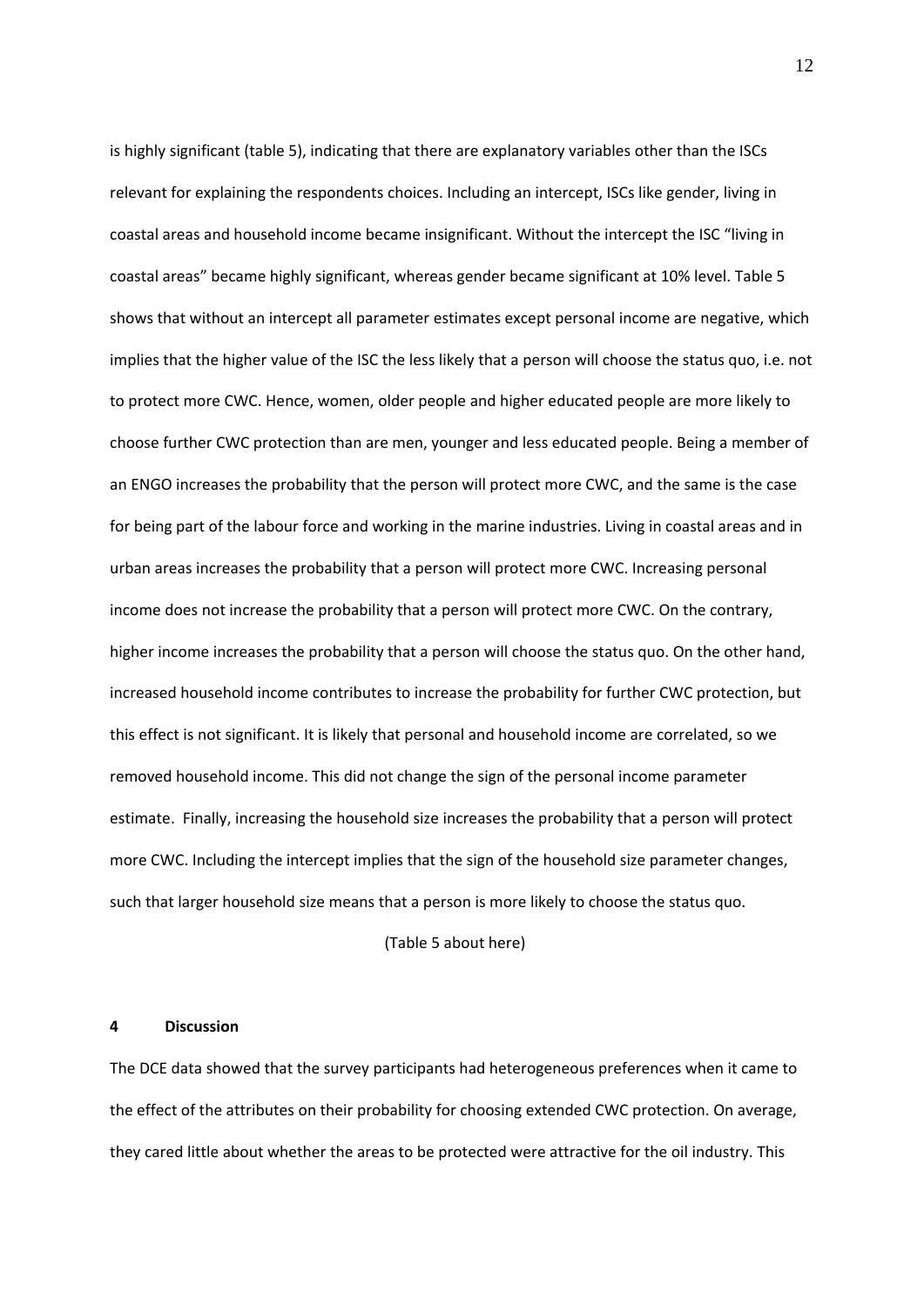implies that the fact that areas are attractive to the oil industry (implying that oil companies perceive the probability of discovering oil in these areas as higher compared to the average expectation) plays no role in their decision to extend the protection of CWC or not. What they cared most about was whether the areas to be protected were important as habitat for fish. The part-worth value of this attribute was 2.5 and 4 times higher, depending on the statistical model, compared to the attribute with the second largest part-worth value, which was large-size protection of CWC. They also cared about whether the areas to be protected were important for the fisheries. However, contrary to our expectation, this attribute contributed positively to the probability for increased protection. In other words, if an area was an important fishing ground, it increased the probability that the survey participants would choose to protect the area in order to preserve CWC.

We had expected that the participants might be more reluctant to protect areas important for the fisheries as this could reduce the fisheries activities and thus the income of the fishing industry. The fact that the reaction is quite the opposite must be explained by the participants' care for fish. This necessitates disentangling intertwined effects regarding the WTP to protect CWC. People have a WTP to protect CWC per se, which is motivated by CWC's non‐use (existence and bequest values) and expressed by the attribute size (large and small) in the survey. In addition, people are willing to pay to protect CWC because CWC is important to fish. This is motivated both by use and non‐use values for fish. The non-use value for fish is taken into consideration by the habitat attribute. This attribute points to the possibility that CWC is important habitat for fish as they may provide spawning areas, shelter, and hiding places especially for juvenile fish. Hence, protecting CWC implies providing better living conditions for fish, regardless of whether this fish is a provisioning service or not. The use value of fish is taken into consideration by the attribute commercial activities, which point to fish (and oil/gas) as a provisioning service, or part of our livelihood.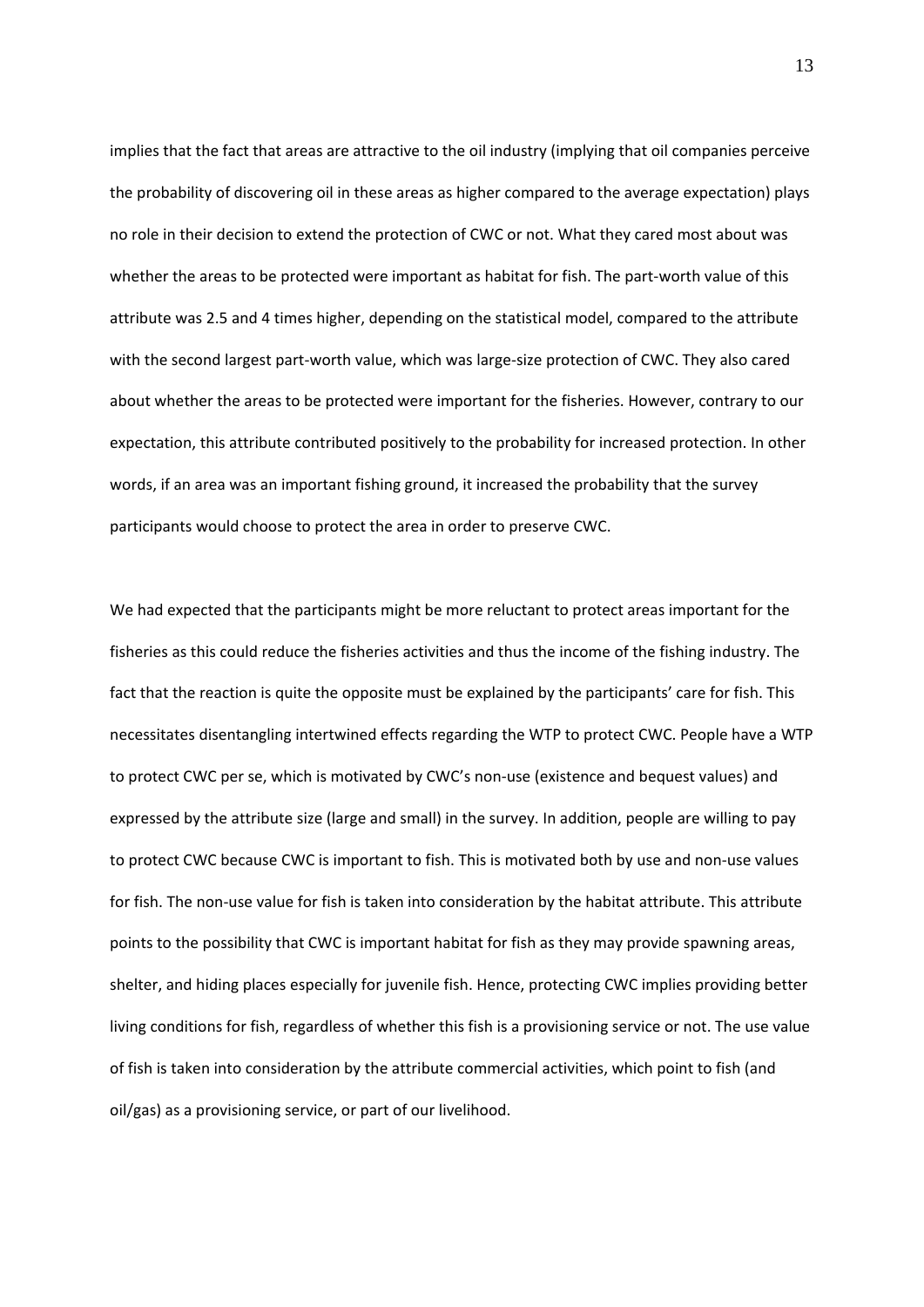Hence, the total WTP for CWC protection consists of non-use values for CWC, expressed by the size of the protected area (a direct existence value), and use and non‐use values for fish, expressed by habitat (non‐use value for fish), and commercial activities (use values for fish). Then it is clear that the non‐use values dominate the use values when it comes to what motivates people to choose further protection of CWC. This is as expected when we take into consideration the intangible character of CWC. It is, however, more surprising that when taking the role CWC plays for fish into consideration, it is the non‐use value of fish which dominates people's WTP to protect CWC, and not the fact that fish supplies an important livelihood for us. One explanation of the strong emphasis on non-use values could be the fact that in the survey about 1/3 of the respondents lived in households with children younger than 18 years. This share is below 30% on a national basis. Bequest values are sometimes mentioned as a separate value, which, together with existence values, constitute non-use values. The relatively high share of respondents living with children may contribute to explain the high non-use values resulting from the surveys, as they may hold significant bequest values.

Applying the MEA (2005) framework, dividing ecosystem services into supporting, provisioning, regulating and cultural services, the results above means that we have identified two ecosystem services people attach to CWC. First, CWC provides a cultural service, as cultural services encompass non‐use values such as existence and bequest values. In addition, CWC provides a supporting service, which encompasses CWC's role as habitat for fish. This means that if to be applied in a cost-benefit analysis (CBA), one should be wary of including the aggregate of the attribute WTPs for CWC. The WTP for the attribute "size", which expresses the existence value of CWC (a cultural service) can be used as the value for CWC in such an analysis. The WTP for the other two attributes could be included in a CBA only if the value of the provisioning and/or cultural ecosystem services connected to fish dependent on CWC as habitat are not included in the same CBA. This in order to avoid double counting.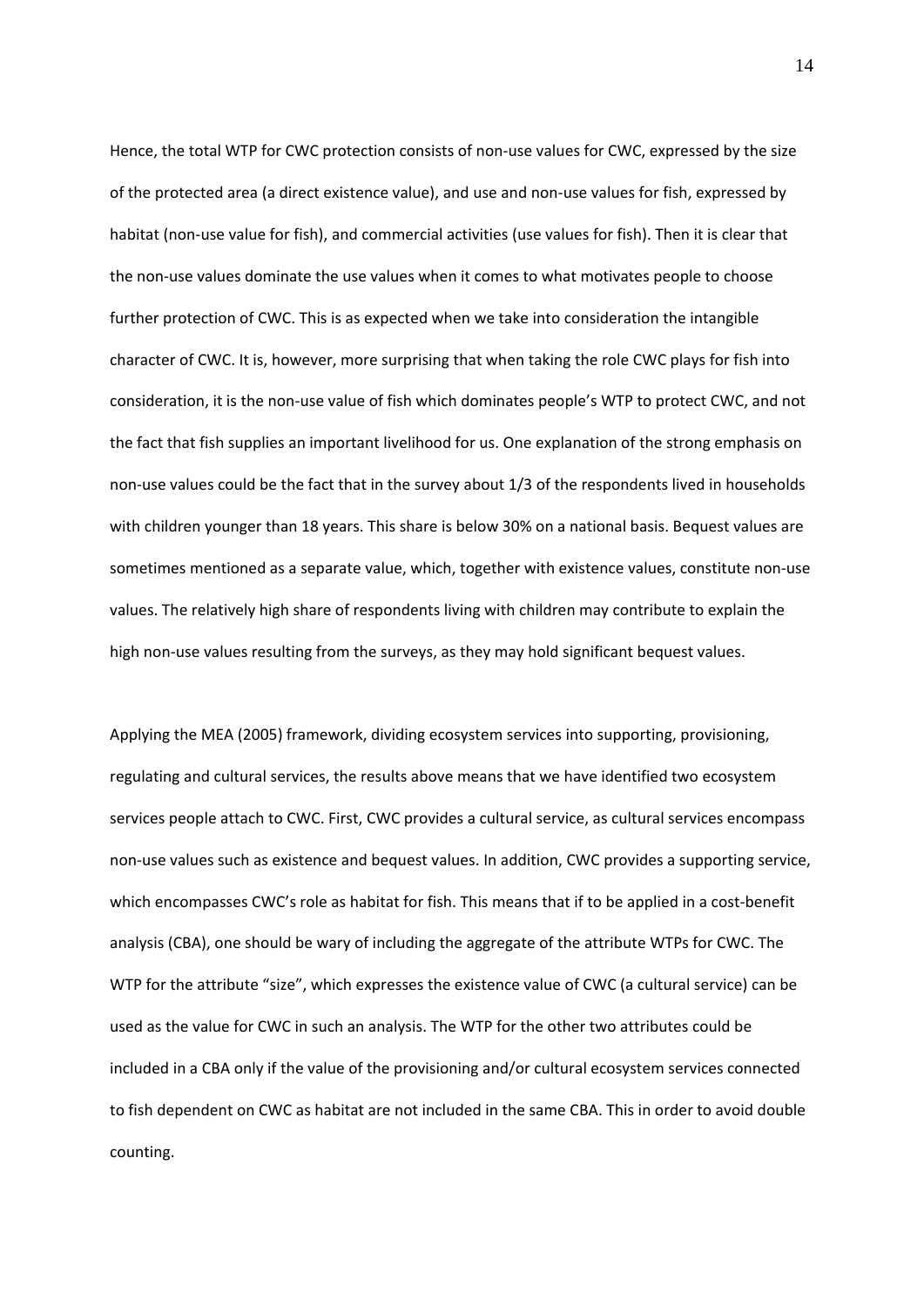One of the uses of the results presented above is to explore what the fact that people hold existence values for CWC implies for the optimal management of CWC. As mentioned in the introduction, CWC has only quite recently been detected in large amounts off the coast of Norway. Hence, the management of Norway's marine resources has not yet taken into consideration the two‐sided value this resource may provide to society. In addition to being important as habitat for commercial fish species, the pure existence of CWC and the possibility to leave it to future generations, according to the results of our survey, also contributes to the welfare of the Norwegian population. This welfare is expressed by the WTP for the attribute size (small and large). By plugging in this WTP value in a bio‐ economic model encompassing the habitat‐fish stock dynamics, the optimal amount of CWC (and the fish stock) can be derived. This can in turn serve as one input to Norwegian authorities in their work deciding whether to extend the existing protection (area) of CWC off the Norwegian coast.

Norwegian coastal authorities and managers emphasize the importance of implementing a policy, which, as far as possible, is accepted by those who are subject to these rules and regulations (pers. comm. Egil Lekven 28.09.2012). Hence, the authorities are especially sensitive to the feedback from fishers and other persons working in marine industries. The results from our analysis show that those respondents working in marine industries are less likely to choose the status quo, and more likely to choose further protection of CWC. Such a result is of interest for the authorities, as it indicates that protecting areas with CWC from, first and foremost, bottom trawling may gain support from those who have to live with the consequences of the regulations. On the other hand, as only 7% of the respondents belong to the marine sector, the result must be handled with care.

#### **5 Conclusions**

15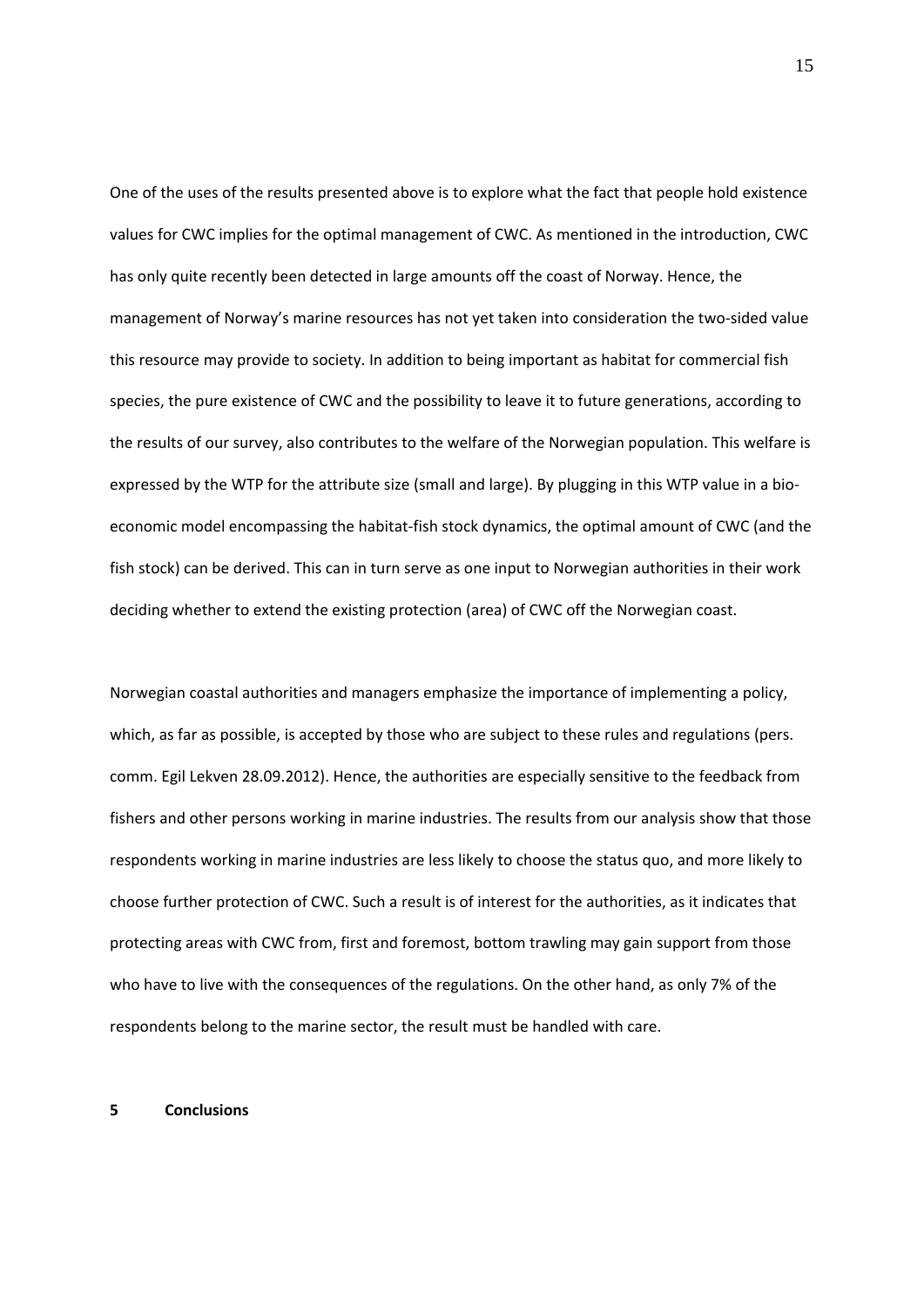An increasing awareness that human welfare crucially depends on ecosystem services beyond our daily experiences renders information about these unfamiliar and inconspicuous goods and services highly important. In this paper we show that CWC enhances the welfare of the Norwegian population by its mere existence. In addition, although not yet scientifically proven, one suspects that CWC is important habitat for many commercially important species, such as redfish and saithe. This makes CWC important from a management perspective.

Trying to quantify the "value" this intangible and for most people unheard of organism raises some challenges. Hence, instead of implementing a traditional stated preferences survey, which is often distributed to the respondents by mail or via the web, we organized 24 valuation workshops across Norway. Providing the participants with information about CWC and time to think, we collected individual data from about 400 respondents and estimated the WTP for protecting this unfamiliar good. The results showed that people had positive WTP for protecting CWC beyond the present protection. The motives for further CWC protection were partly their mere existence for present and future generations, and partly the fact that they (probably) play a role as habitat for fish. The largest share of the WTP for CWC protection was due to its role as habitat for fish. However, contrary to what we expected, people did not first and foremost want to protect CWC because it was important for fish and that fish in turn constitute part of our livelihood. No, people valued CWC as habitat for fish motivated by non‐use (existence and bequest) values for fish.

In a management perspective this is of importance. First, we showed that people in Norway derive welfare from knowing that CWC exist. This should be taken into consideration by Norwegian coastal authorities when deciding the extension of CWC protection. Second, assuming that CWC plays a role as habitat for fish, we showed that people's welfare from fish not only is motivated by the fact that fish is part of our livelihood. The survey results show that the largest contribution of fish to people's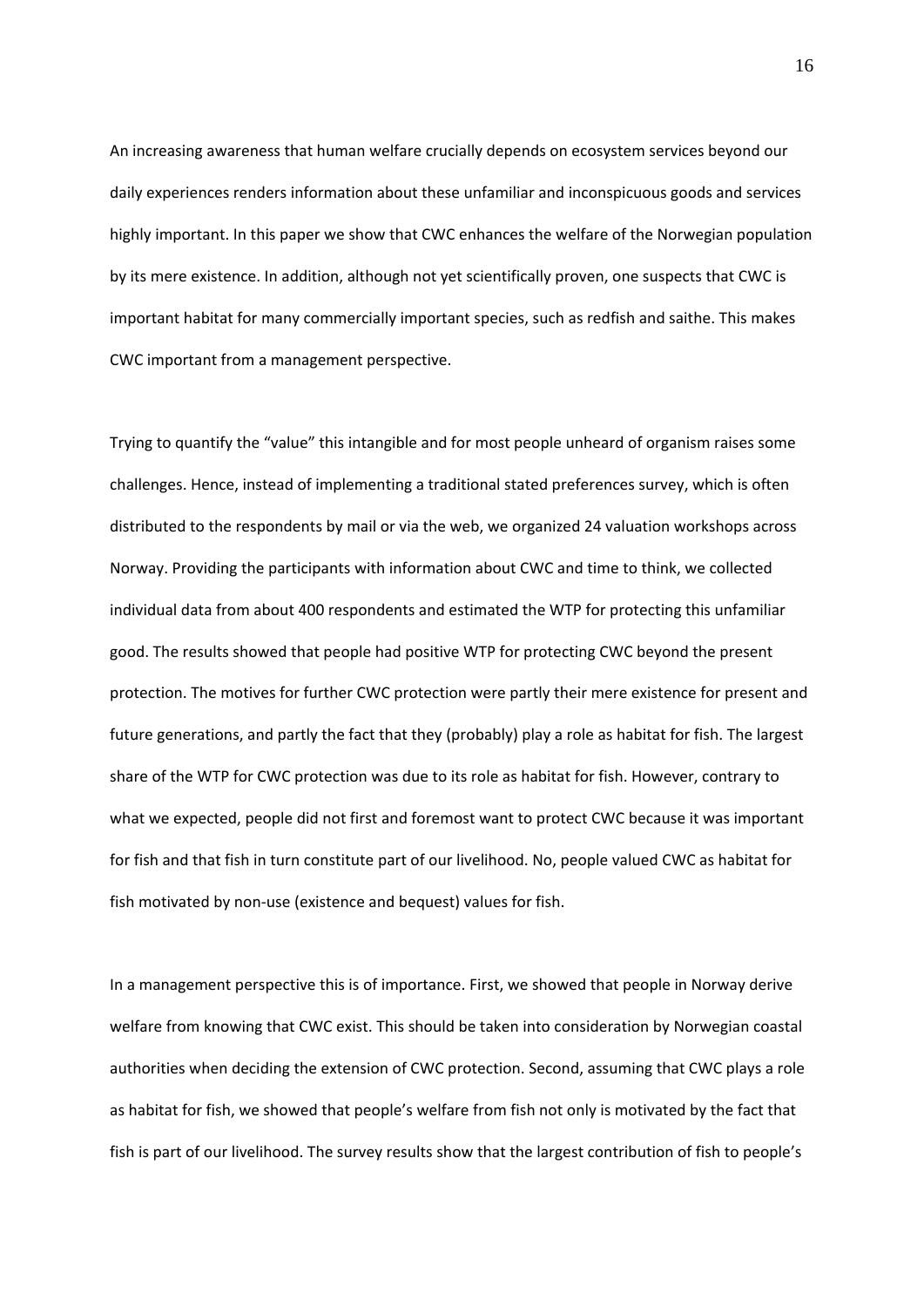welfare is through its existence value for present and future generations. People value the fact that fish exist, and can continue to exist, more than they value the livelihood fish provides them. For managers such results indicate that the existence of not only CWC, but also the fish they support, should be considered in the management of the deep sea resources. Given the relatively high welfare level of most people in Norway, it is not unlikely that immaterial concerns play a significant role in peoples' preferences. One such immaterial concern is to live with the certainty that the fish stocks Norway manages, and other marine resources such as CWC, exists and will continue to do so also for the next generations. Our results indicate that such considerations should be given significant weight in Norwegian resource management.

#### **Acknowledgement**

The work on which this paper is based is done as part of the project "Habitat‐Fisheries interactions: Valuation and bio‐economic modeling of cold water corals" which is financed by the Norwegian Research Council, grant # 216485. We would like to thank the participants of 5 focus groups and 24 valuation workshops for their time and effort to provide valuation data on the cold water coral.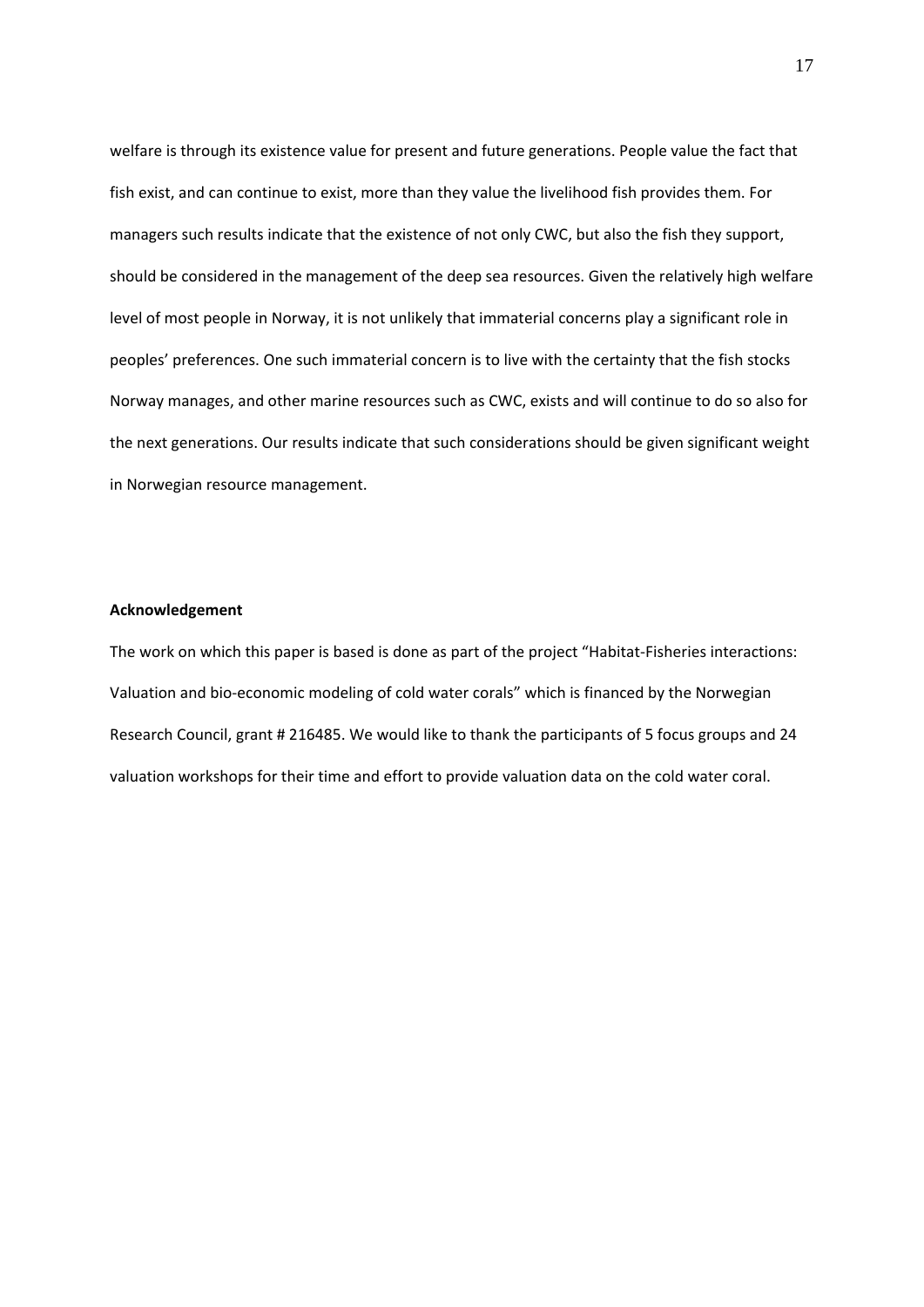#### **Append dix A**

| <b>Attribute</b>                                             | <b>Alternative 1</b>                                                | <b>Alternative 2</b>                       | <b>Alternative 3</b><br>(SQ)                    |
|--------------------------------------------------------------|---------------------------------------------------------------------|--------------------------------------------|-------------------------------------------------|
| Size of protected<br>area (total)                            | 5.000 $km^2$                                                        | 10.000 $km^2$                              | 2.445 $km^2$                                    |
| <b>Attractiveness for</b><br>commercial<br><i>activities</i> | No, not<br>attractive for<br>any<br>commercial<br><i>activities</i> | Attractive for<br>oil/gas and<br>fisheries | Some attractive<br>for oil/gas and<br>fisheries |
| <b>Importance as</b><br>habitat for fish                     | Important                                                           | Not important                              | Some<br>importance                              |
| <b>Costs per</b><br>household per<br>year                    | 100 kr/year                                                         | 1000 kr/year                               | $\mathcal O$                                    |
| I prefer                                                     |                                                                     |                                            |                                                 |

*Figure* A1 *Choice card used in the DCE*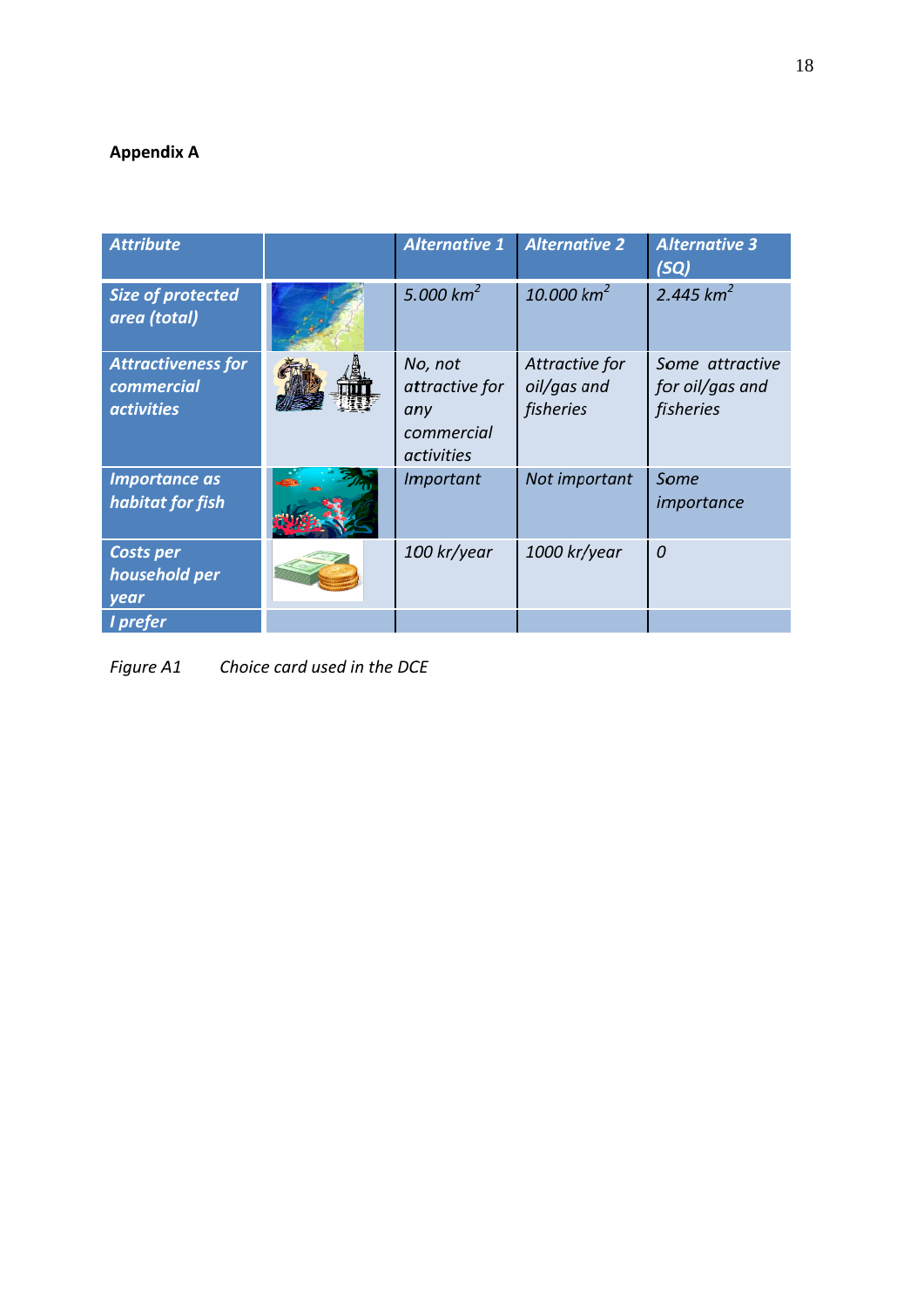#### **Appendix B**

#### **The random utility model**

Let the utility to an individual of choosing alternative j be expressed by

$$
U_j = V_j + e_j \tag{B1}
$$

where  $V_j$  is the deterministic part of the utility, and  $e_j$  is a stochastic component allowing for other factors than those included in  $V_j$  to affect the person's utility.  $V_j$  contains all attributes of the good, in addition to a set of individual specific characteristics (ISC).

An individual will choose alternative j if  $U_j > U_k$ , for all  $k \neq j$ , and the probability that alternative j is chosen is given by  $prob(j \; chosen) = prob (V_j + e_j > V_k + e_k, \forall k \in C)$  (B2)

where C is the set of all possible alternatives.

Assuming an extreme value distribution (Gumbel) for the stochastic term, the probability for choosing alternative j can be expressed as

$$
\frac{\exp^{SVj}}{\sum_{k} \exp^{SVk}} \tag{B3}
$$

where s is a scale parameter.

The deterministic part of the utility is given by

$$
V_j = a_j + bX_j + gZ \tag{B4}
$$

where  $a_j$  is an alternative specific constant,  $X_j$  is the vector of attributes, Z is a vector of individual characteristics, which is constant over the alternatives, and *b* and *g* are parameters to be estimated.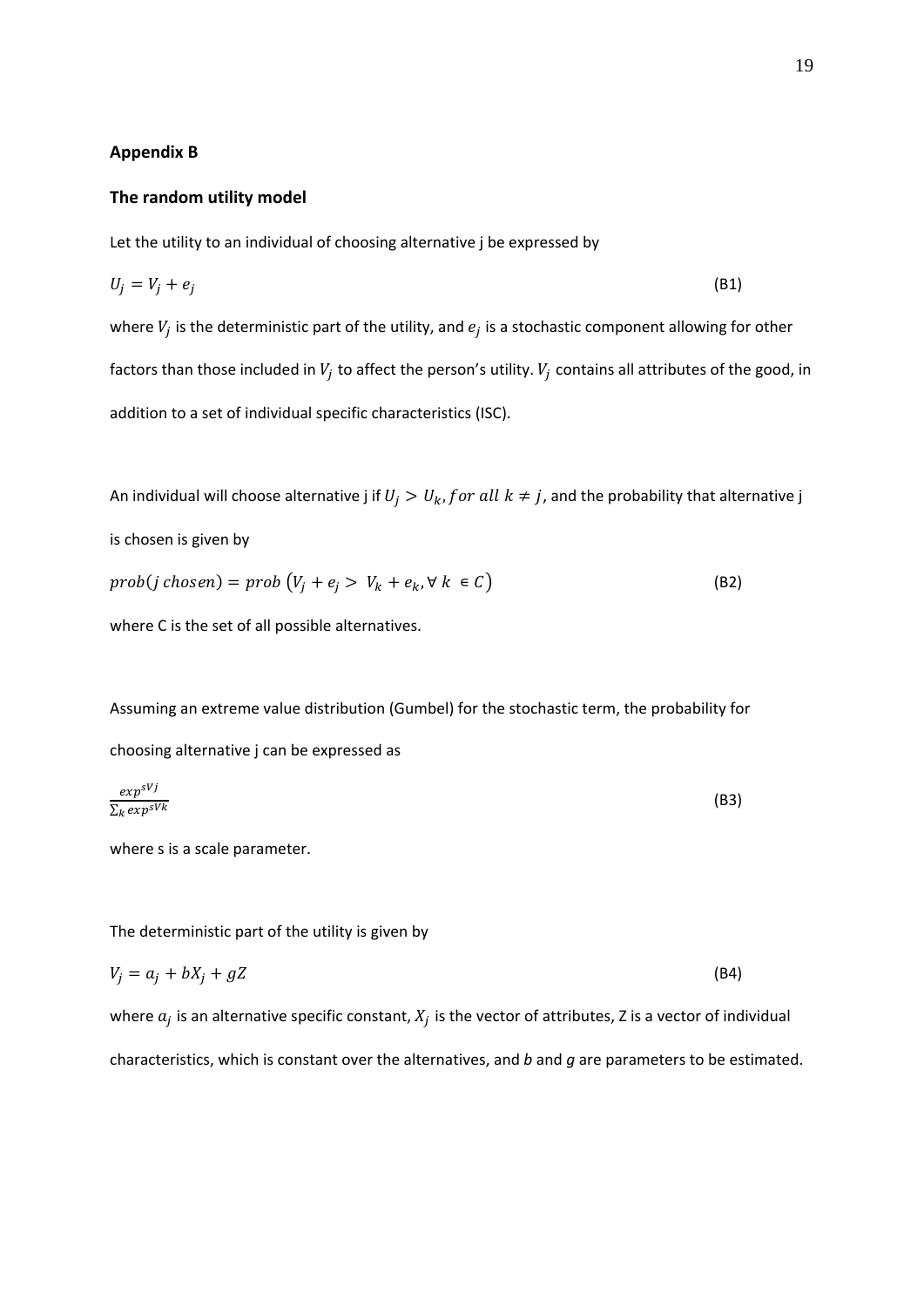#### **References**

Álvarez‐Farizo, B., Hanley, N., Barberán, R. , Lázaro, A., 2007. Choice modeling at the "market stall": Individual versus collective interest in environmental valuation. Ecological Economics 60, 743‐751

Edinger, E. N., Wareham, V.E., Haedrich, R.L., 2007. Patterns of groundfish diversity and abundance in relation to deep‐sea coral distributions in newfoundland and labrador waters. Bulletin of Marine Science 81 (Supplement 1), 101‐122.

Foley, N., Kahui, V., Armstrong, C.W., Rensburg, T.M. van, 2010. Estimating linkages between redfish and cold water coral on the Norwegian coast. Marine Resource Economics 25, 105‐ 120

Fosså, J.H., Mortensen, P.B., Furevik, D., 2002. The deep water coral *lophelia pertusa* in Norwegian waters: Distribution and fishery impacts. Hydrobiologia 471, 1‐12

Glenn, H., Wattage, P., Mardle, S., Rensburg, T.v., Grehan, A., Foley, N., 2010. Marine protected areas – substantiating their worth. Marine Policy 34, 421‐430

Grot, R.d., Brander, L., ploeg, S.v.d., Costanza, R., Bernard, F., Braat, L., Christie, M., Crossman, N., Gehmandi, A., Hein, L., Hussain, S., Kumar, P., McVittie, A., Portela, R., Rodriguez, L.C., Brink, P.t., Beukering, P.v., 2012. Global estimates of the value of ecosystems and their services in monetary units. Ecosystem Services 1, 50‐61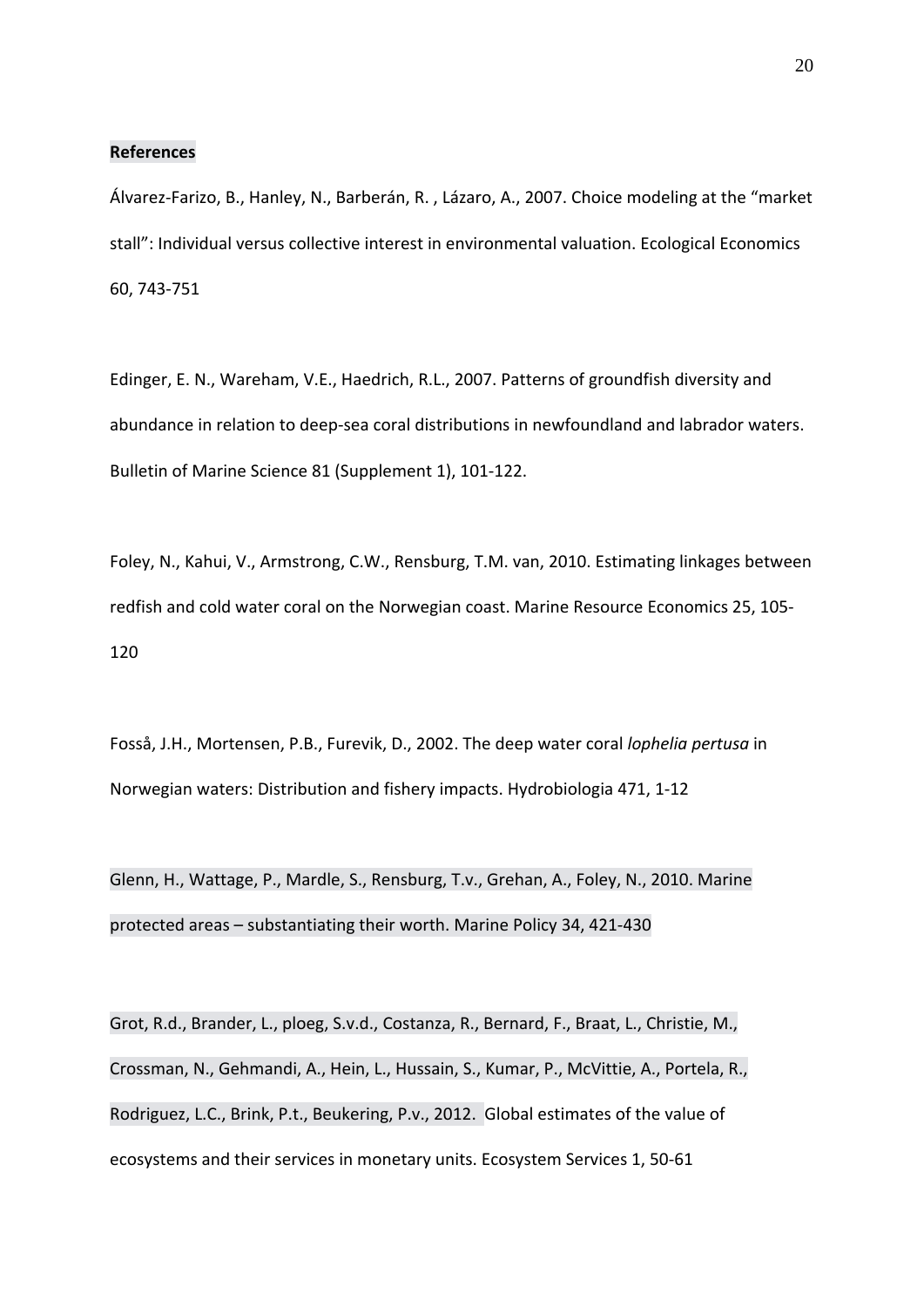Hovland, M., Mortensen, P.B., 1999. Norske korallrev og prosesser I havbunnen (Norwegian corlas and processes in the sea bed – only in Norwegian). Grieg, Bergen

IMR (Institute of Marine Research), 2012. Home page article by Mortensen, P.B., Mortensen, L.B., Bellec, V., published 03.10.2012.

http://www.imr.no/nyhetsarkiv/2012/oktober/nye\_korallrev\_utenfor\_trondelag\_og\_more/ en

Jobstvogt, N., Hanley, N., Hynes, S., Kenter, J., Witte, U., 2014. Twenty thousand sterling under the sea: Estimating the value of protecting deep‐sea biodiversity. Ecological Economics 97, 10–19

Macmillan, D., Hanley, N., Lienhoop, N., 2006. Contingent Valuation: Environmental polling or preference engine? Ecological Economics 60, 299‐307

Millennium Ecosystem Assessment, 2005. Ecosystems and human wellbeing. Synthesis. Island Press, Washington DC

Parsons, G.R., Thur, S.M., 2008. Valuing Changes in the Quality of Coral Reef Ecosystems: A Stated Preference Study of SCUBA Diving in the Bonaire National Marine Park. Environmental and Resource Economics 40, 593–608.

Pendelton, L.H., 1995. Valuing coral reef protection. Ocean and Coastal management 26, 119‐131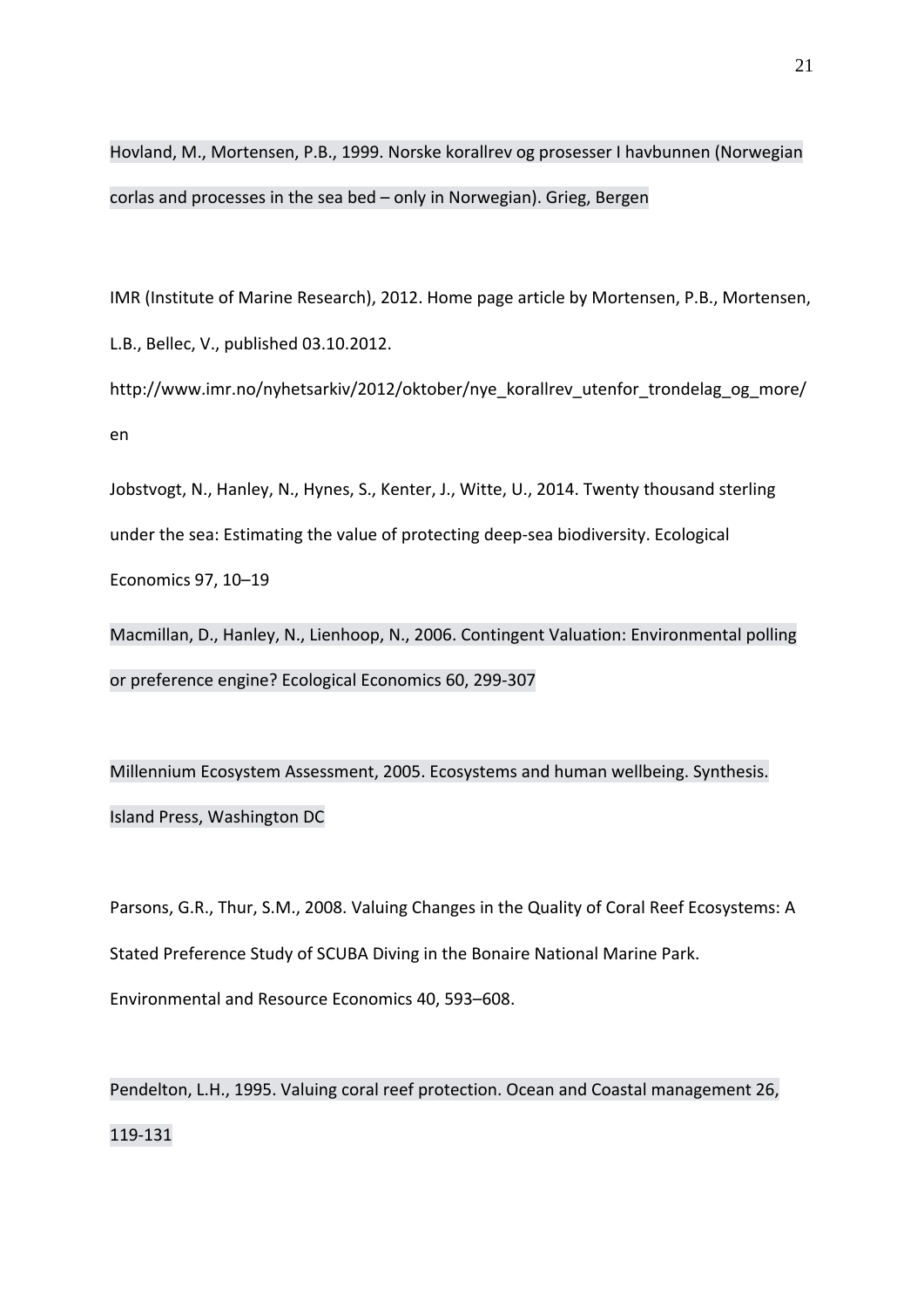Sarkis, S., Beukering, P.H.J.v., McKenzie, E., Brander, L., Hess, S., Bervoets, T., Putten, L.L.v.d., Roelfsema, M., 2003, Total Economic Value of Bermuda's Coral Reefs. A summary. In Sheppard, C.R.C. (ed) Coral Reefs of the United Kingdom overseas territories, Coral Reefs of the World 4, chp. 15

Scarpa, R., Rose, J.M., 2008. Design efficiency for non‐market valuation with choice modelling: how to measure it, what to report and why. Australian Journal of Agricultural and Resource Economics 52, 253‐282

Spurgeon, J.P.G., 1992. The Economic valuation of Coral Reefs. Marine Pollution Bulletin 24, 529‐536

Stone, R. P., 2006. Coral habitat in the aleutian islands of alaska: Depth distribution, fine‐ scale species associations, and fisheries interactions. Coral Reefs 25, 229‐238

Stuart, M., Smout, T.C., 2013. The Firth of Forth: An Environmental History. Birlinn Press, Edinburgh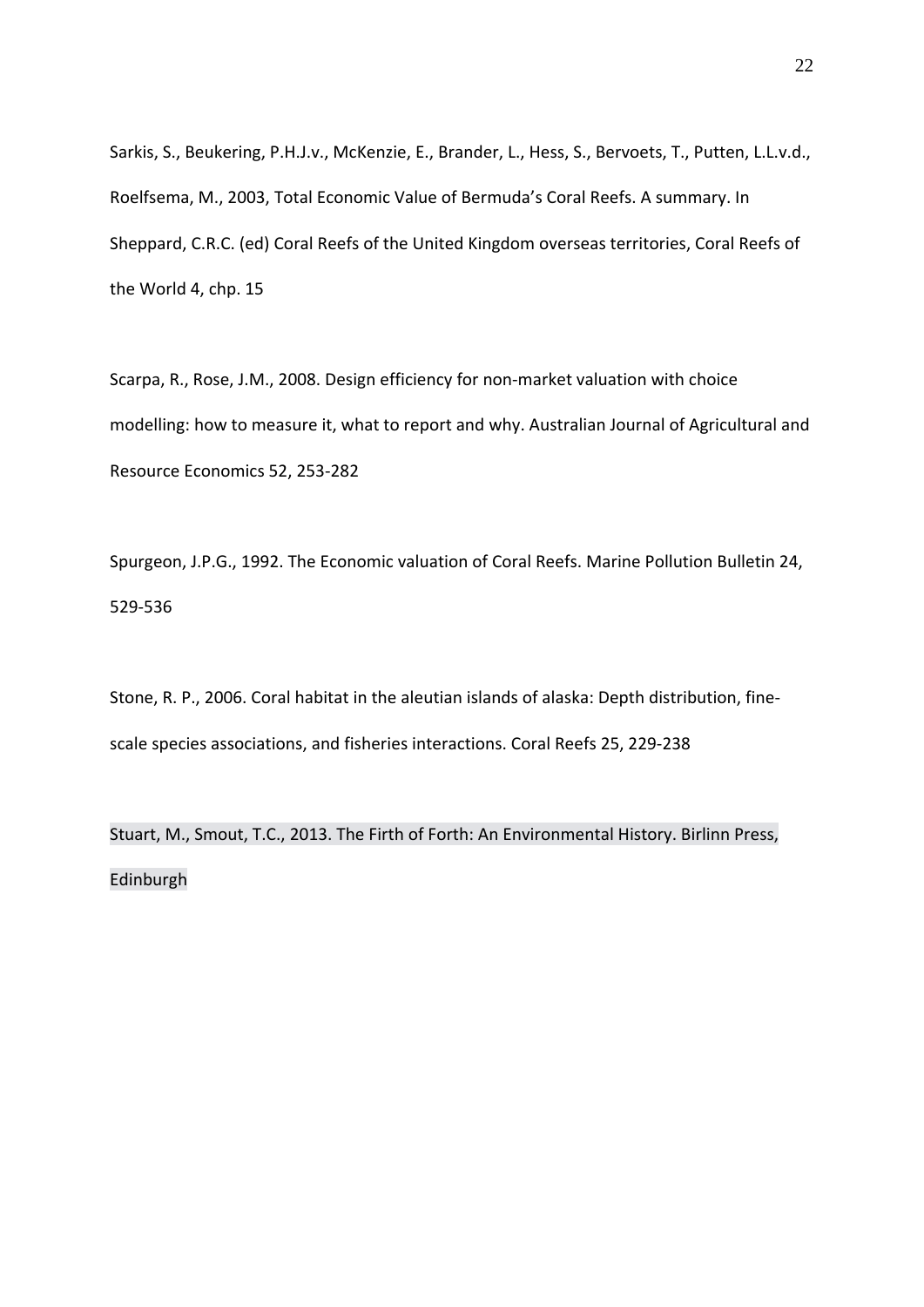#### *Table 1 Attributes and attribute levels*

| <b>Attribute</b>   | Size of<br>protected area<br>(km <sup>2</sup> ) | Protected area<br>attractive for Oil/gas<br>and fisheries<br>activities? | Protected<br>area<br>important as<br>habitat for<br>fish? | Additional<br>costs of<br>protection |
|--------------------|-------------------------------------------------|--------------------------------------------------------------------------|-----------------------------------------------------------|--------------------------------------|
| Reference level    | 2.445                                           | Partly                                                                   | Partly                                                    | $\Omega$                             |
| Level 1            | 5.000                                           | Attractive for the<br>fisheries                                          | <b>Not</b><br>Important                                   | 100                                  |
| Level <sub>2</sub> | 10.000                                          | Attractive for oil/gas<br>activities                                     | Important                                                 | 200                                  |
| Level 3            |                                                 | Attractive for both<br>fisheries and oil/gas<br>activities               |                                                           | 500                                  |
| Level 4            |                                                 | Neither attractive for<br>fisheries nor for<br>oil/gas activities        |                                                           | 1.000                                |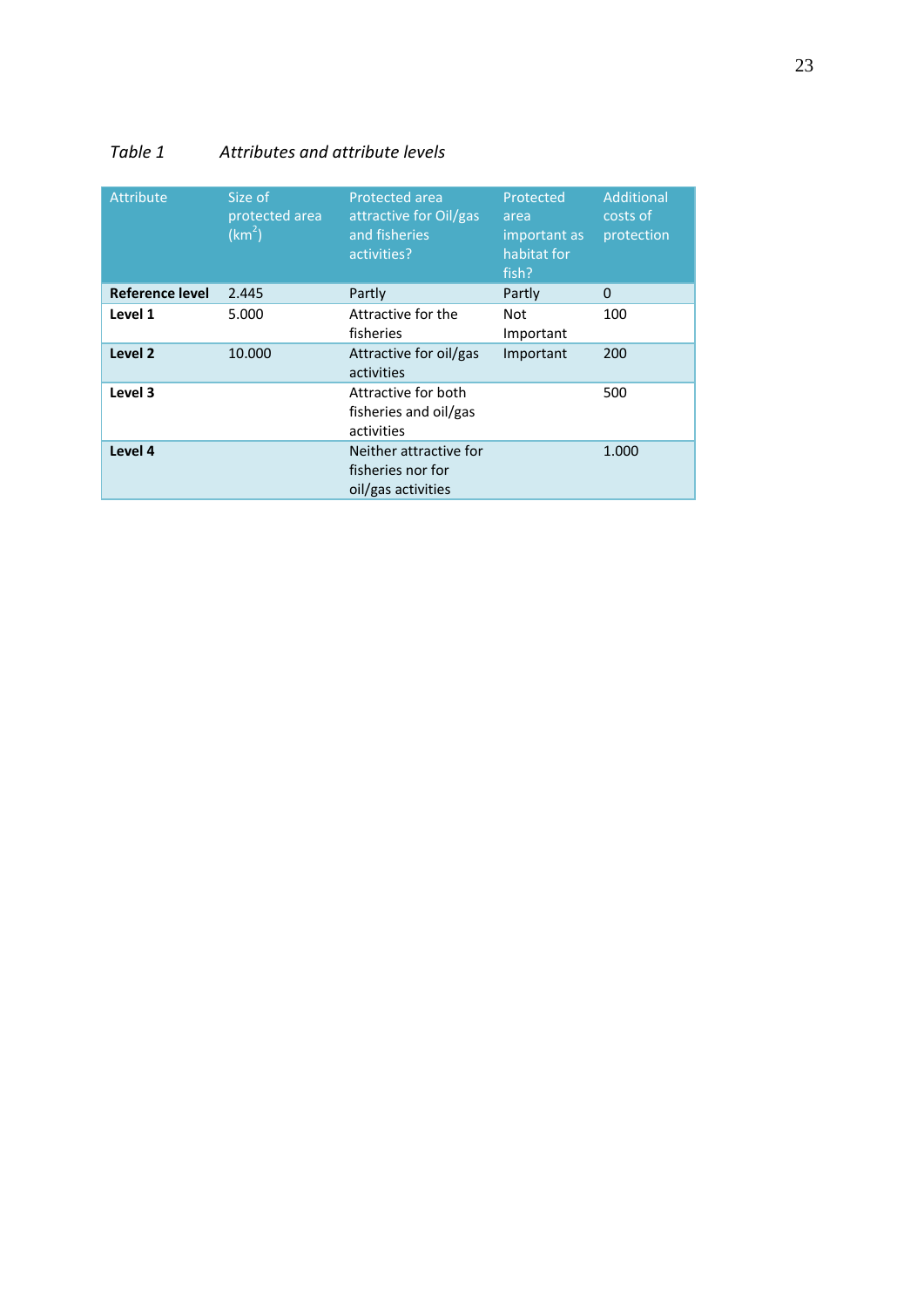

*Figure 1 National share and survey sample share of the population in each of seven pre‐defined Norwegian regions.*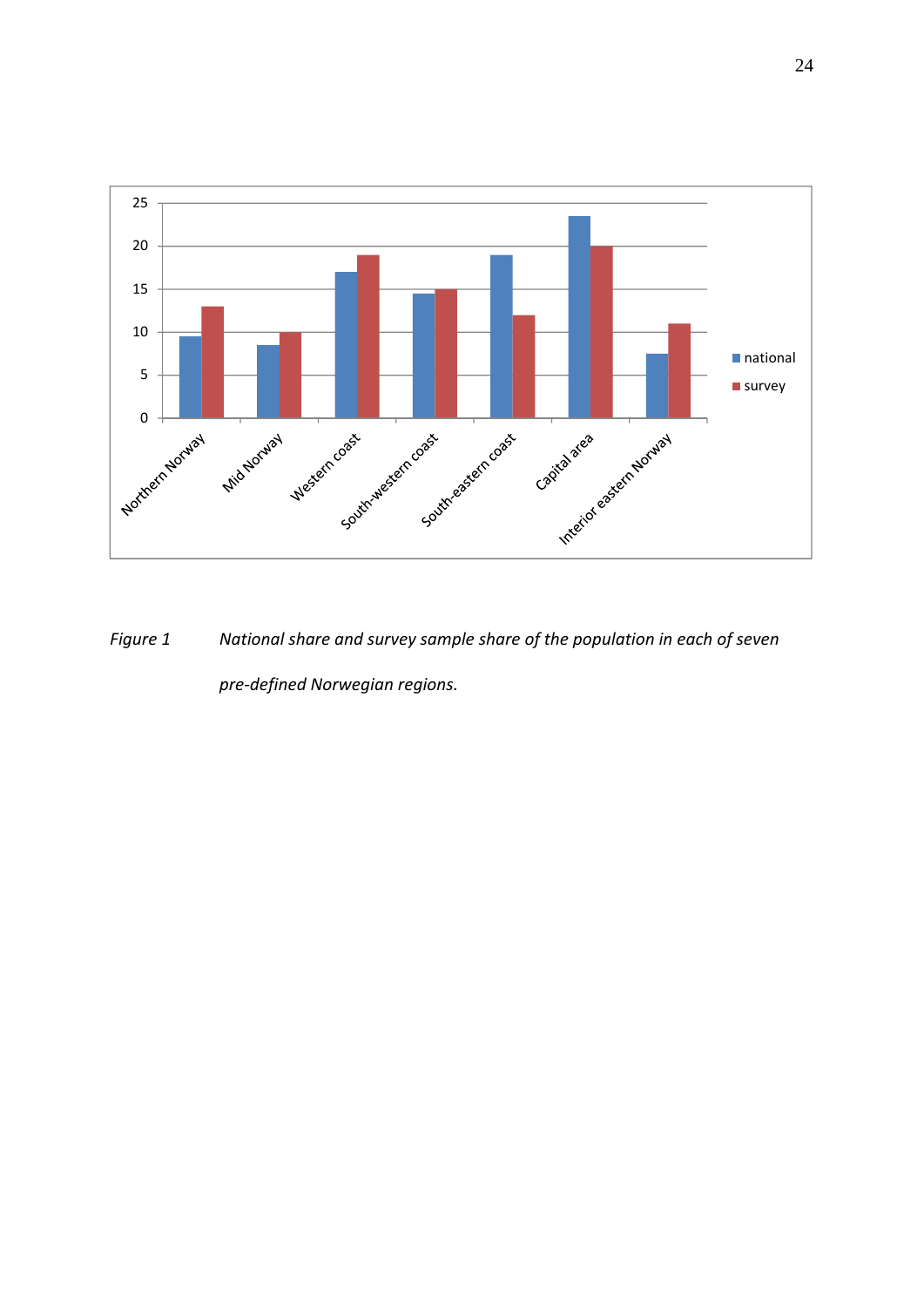

*Figure 2 Share of population above 16 (18) years in the national population and in the survey sample (y‐axis) with income according to specified income intervals (x‐ axis).*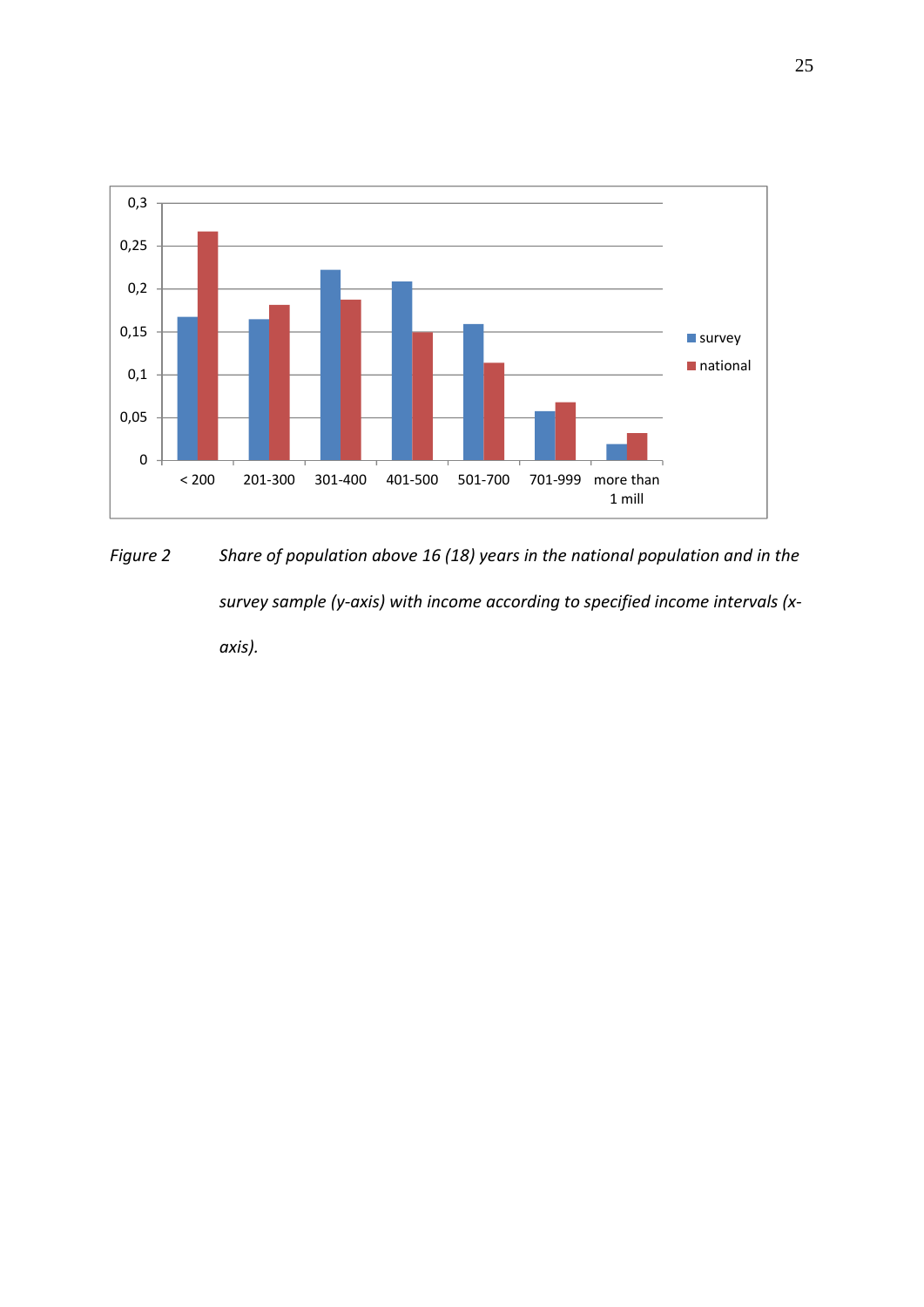## *Table 2 Estimated attribute parameters, standard deviation, and median WTP measured in Euro (standard error in parenthesis) for the mixed logit model with and without correlations respectively. \*\*\*, \*\* and \* indicates significant estimates at 0.1%, 1% and 5% levels respectively.*

| Mixed logit without attribute correlation |            | Mixed logit with attribute correlation |            |               |                   |
|-------------------------------------------|------------|----------------------------------------|------------|---------------|-------------------|
| Mean                                      | St.dev.    | Median WTP                             | Mean       | Standard dev. | <b>Median WTP</b> |
| $0.27*$                                   | $1.92***$  | 3.3(1.6)                               | $0.83***$  | $3.92***$     | 14.75 (10)        |
| $0.61***$                                 | $-2.26***$ | 7.75(2.05)                             | $0.95***$  | $4.52***$     | 19.3 (12.2)       |
| $-0.07$                                   | $-1.75***$ | $-0.85(1.4)$                           | $-0.13$    | $1.61***$     | $-0.95(6.5)$      |
| $0.26**$                                  | $-1.80***$ | 3.3(1.57)                              | $0.32**$   | $1.75***$     | 5.95(6.75)        |
| $2.31***$                                 | $-2.45***$ | 32.85(3.7)                             | $2.36***$  | $2.42***$     | 50.5(15.3)        |
| $-2.50***$                                | $-4.43***$ |                                        | $-2.42***$ | $3.66***$     |                   |
|                                           |            |                                        |            |               |                   |

Mixed logit without correlations: Max logLikelihood = -3422, AIC/n =1,47, logLikelihood ratio (pseudo  $R^2$ ) = 0.33.

Mixed logit with correlations: Max logLikelihood = -3249, AIC/n =1,4, logLikelihood ratio (pseudo  $R^2$ ) = 0.36.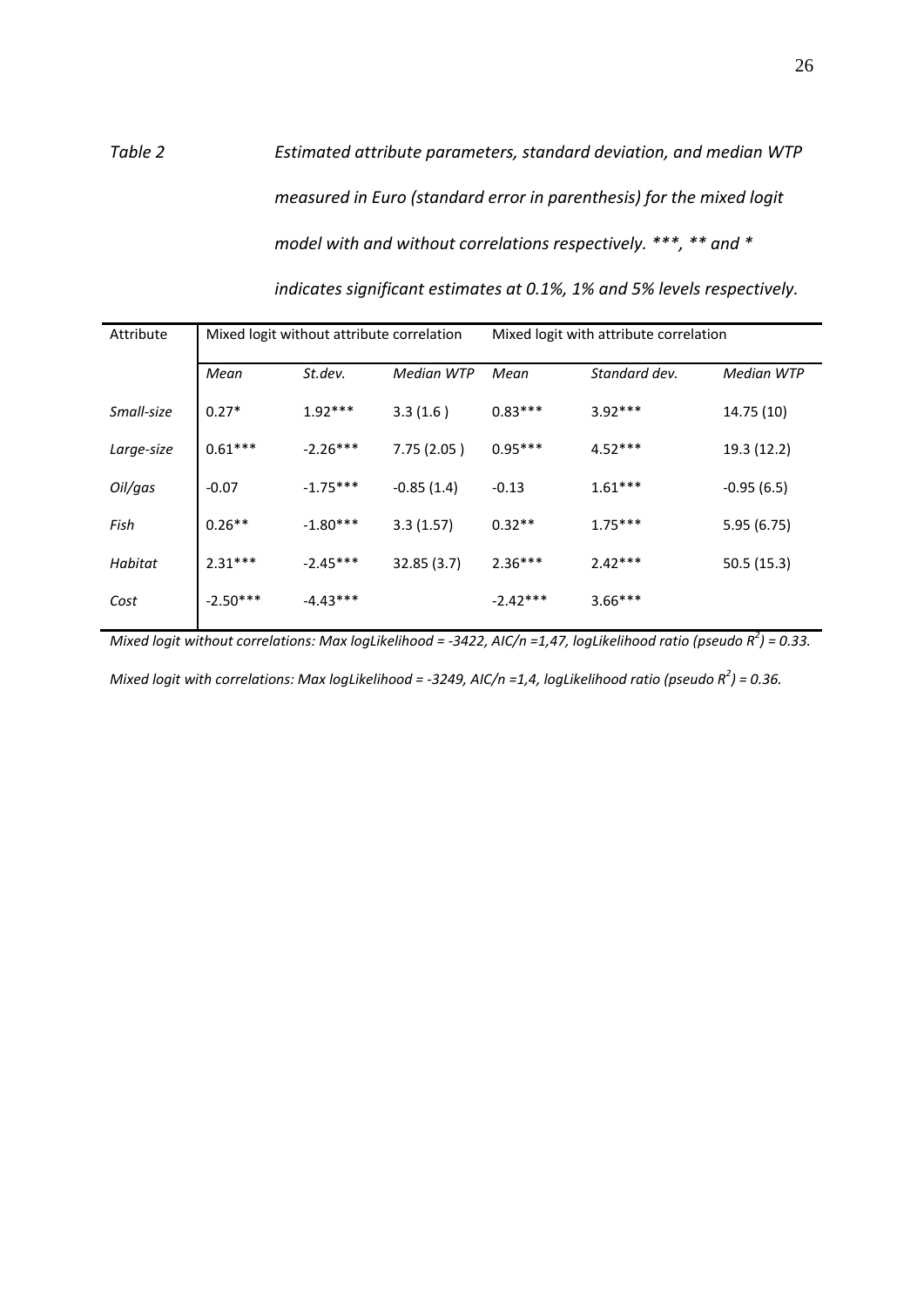# *Table 3 Median WTP per household per year in Euro for small and large protection*

|                           | Mixed model without attribute<br>correlation |            | Mixed model with attribute<br>correlation |            |
|---------------------------|----------------------------------------------|------------|-------------------------------------------|------------|
|                           |                                              |            |                                           |            |
|                           | Median                                       | 95% CI     | Median                                    | 95% CI     |
| Small protection scenario | 37.4                                         | 28.1-47.4  | 68.2                                      | 32-125.35  |
| Large protection scenario | 42.4                                         | 31.67-54.5 | 76.9                                      | 35.4-137.5 |

*scenario and 95% confidence interval (CI).*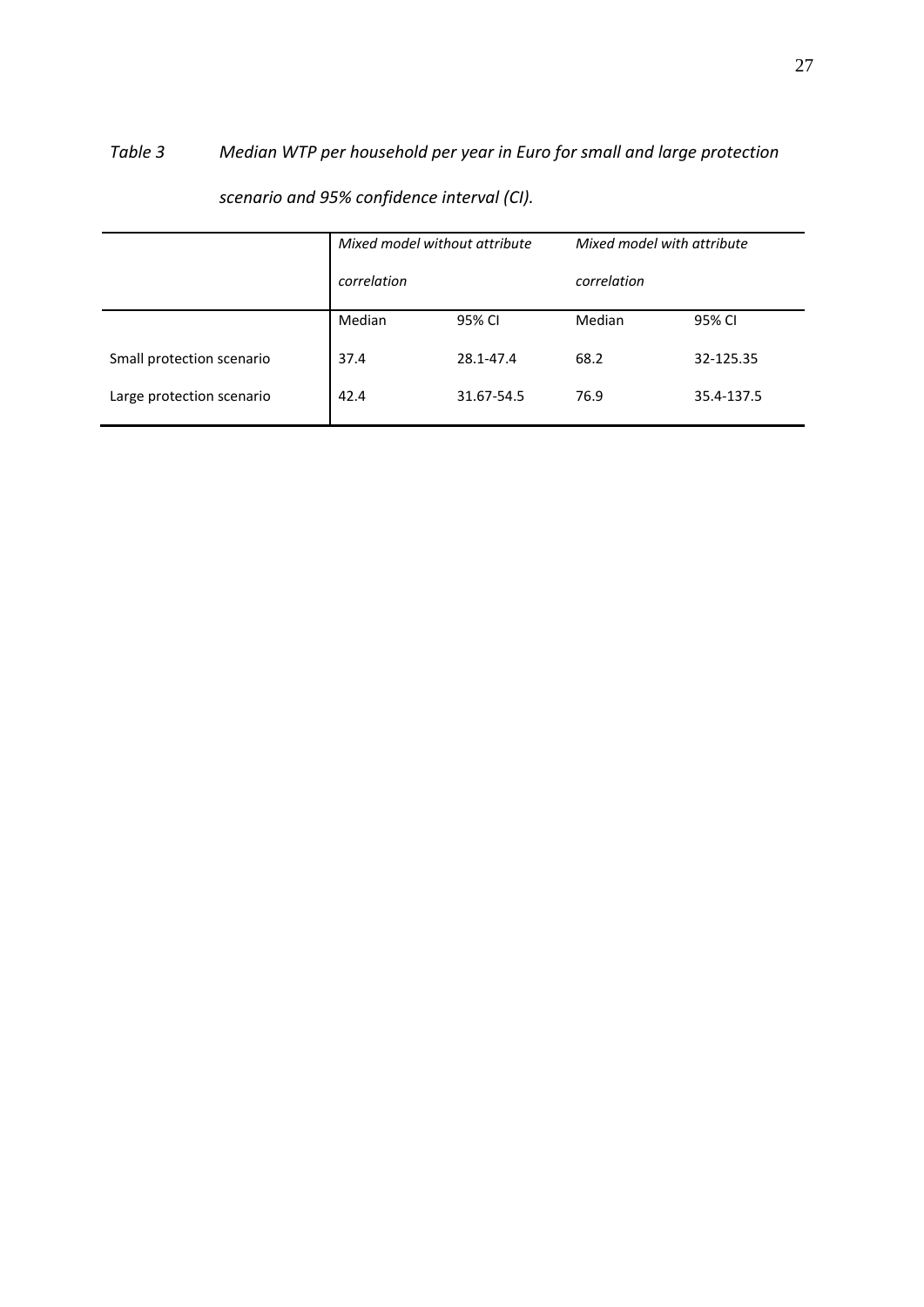| Individual specific | Lowest value           | Highest value          | Mean value of | Number of    |
|---------------------|------------------------|------------------------|---------------|--------------|
| characteristic      |                        |                        | <b>ISC</b>    | observations |
| Gender              | $0$ (male)             | 1 (female)             | 0.465         | 394          |
| Age                 | 1 (18-25 years)        | 6 (over 67 years)      | 3.64          | 395          |
| <b>ENGO</b>         | 0 (not ENGO member)    | 1 (ENGO member)        | 0.1           | 394          |
| Education           | 1 (only obligatory)    | 4 (higher degree       | 2.84          | 394          |
|                     |                        | University)            |               |              |
| Labor force         | 0 (not in labor force) | 1 (in labor force)     | 0.63          | 393          |
| participation       |                        |                        |               |              |
| Working in the      | 0 (other industries)   | 1 (the marine sector)  | 0.08          | 391          |
| marine sector       |                        |                        |               |              |
| Household size      | 1                      | 8                      | 2.5           | 397          |
| (cont. var.)        |                        |                        |               |              |
| Personal income     | 1 (below 200K NOK)     | 10 (above 1 mill NOK)  | 3.5           | 388          |
| Household income    | 1 (below 200K NOK)     | 8 (above 1.5 mill NOK) | 3.8           | 385          |
| Coastal areas       | 0 (interior areas)     | 1 (coastal areas)      | 0.63          | 397          |
| Urban areas         | 0 (rural areas)        | 1 (urban areas)        | 0.73          | 397          |

*Table 4 Individual specific characteristics included in the analysis*